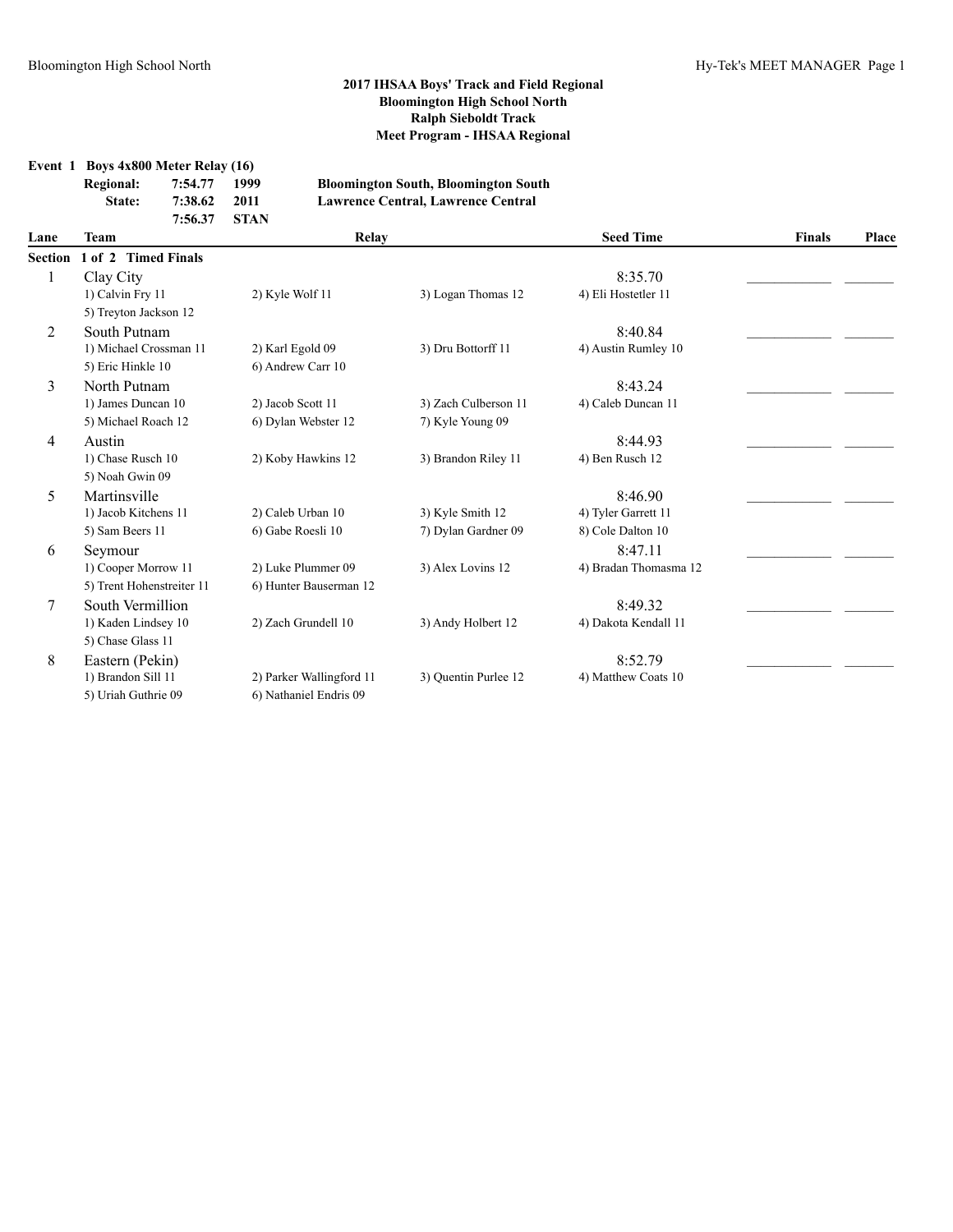# **Section 2 of 2 Timed Finals...(Event 1 Boys 4x800 Meter Relay (16))**

|   | <b>Silver Creek</b>      |                       |                           | 8:10.18                |  |
|---|--------------------------|-----------------------|---------------------------|------------------------|--|
|   | 1) Boone Barton 12       | 2) Mathew Bottorff 12 | 3) Luke Poe 11            | 4) Cameron Stephens 12 |  |
|   | 5) Chase Howard 12       | 6) Spencer Copas 12   | 7) A.J. Smith 09          | 8) Jackson Couch 11    |  |
| 2 | <b>Brown County</b>      |                       |                           | 8:12.57                |  |
|   | 1) Wyatt Wyman 11        | 2) Job Lawson 12      | 3) Jackson McPheeters 10  | 4) Isaiah Keefauver 11 |  |
|   | 5) Tim Kilburn 09        | 6) Nathan Kilburn 12  | 7) Marino Dolph 10        |                        |  |
| 3 | <b>Bloomington North</b> |                       |                           | 8:13.08                |  |
|   | 1) Will Jones 12         | 2) Andy Vilardo 12    | 3) Jacob Fowler 12        | 4) Drew Warren 11      |  |
|   | 5) Antonio Dallmann 11   | 6) Paul Rushton 09    | 7) Michael Harman 11      | 8) Isaiah Hollars 10   |  |
| 4 | Terre Haute South Vigo   |                       |                           | 8:15.48                |  |
|   | 1) Carson Kline 11       | 2) Ryan Hannaford 12  | 3) Griffin Barger 12      | 4) Thomas Haley 12     |  |
|   | 5) Ninadh Ivaturi 12     | 6) Dylan Price 12     |                           |                        |  |
| 5 | <b>Bloomington South</b> |                       |                           | 8:20.35                |  |
|   | 1) Bradford Bomba 12     | 2) Matt Shishman 11   | 3) Wil Zinkan 10          | 4) Tanner Gilpin 12    |  |
|   | 5) Codie Pullon 11       | 6) Tyce Bomba 10      | 7) Jake Wisniewski 11     | 8) Dawson Hood 12      |  |
| 6 | Jeffersonville           |                       |                           | 8:20.71                |  |
|   | 1) Bailey Hecker 12      | 2) Kurtis Kimmel 11   | 3) Kyle Sanders 11        | 4) Bejamin Walter 11   |  |
|   | 5) Hunter Day 11         | 6) Allen Pettis 11    | 7) Khaleb Khan 11         | 8) Tyler Njuguna 12    |  |
| 7 | Edgewood                 |                       |                           | 8:32.88                |  |
|   | 1) Tyler McGlothlin 12   | 2) Alex Michael 12    | 3) Harrison Cottingham 12 | 4) Austin Haskett 10   |  |
|   | 5) Zach Kovach 11        | 6) Denver Aydelott 12 | 7) Cameron Banister 10    | 8) Lucas Poling 12     |  |
| 8 | Jennings County          |                       |                           | 8:33.85                |  |
|   | 1) Dalton Craig 11       | 2) Alex Hendrix 10    | 3) Franklin Sanders 11    | 4) Ryan Gasper 11      |  |
|   | 5) Wayne Komsi 12        | 6) Carter Leak 09     | 7) Jason Gasper 09        | 8) Anthony Siener 09   |  |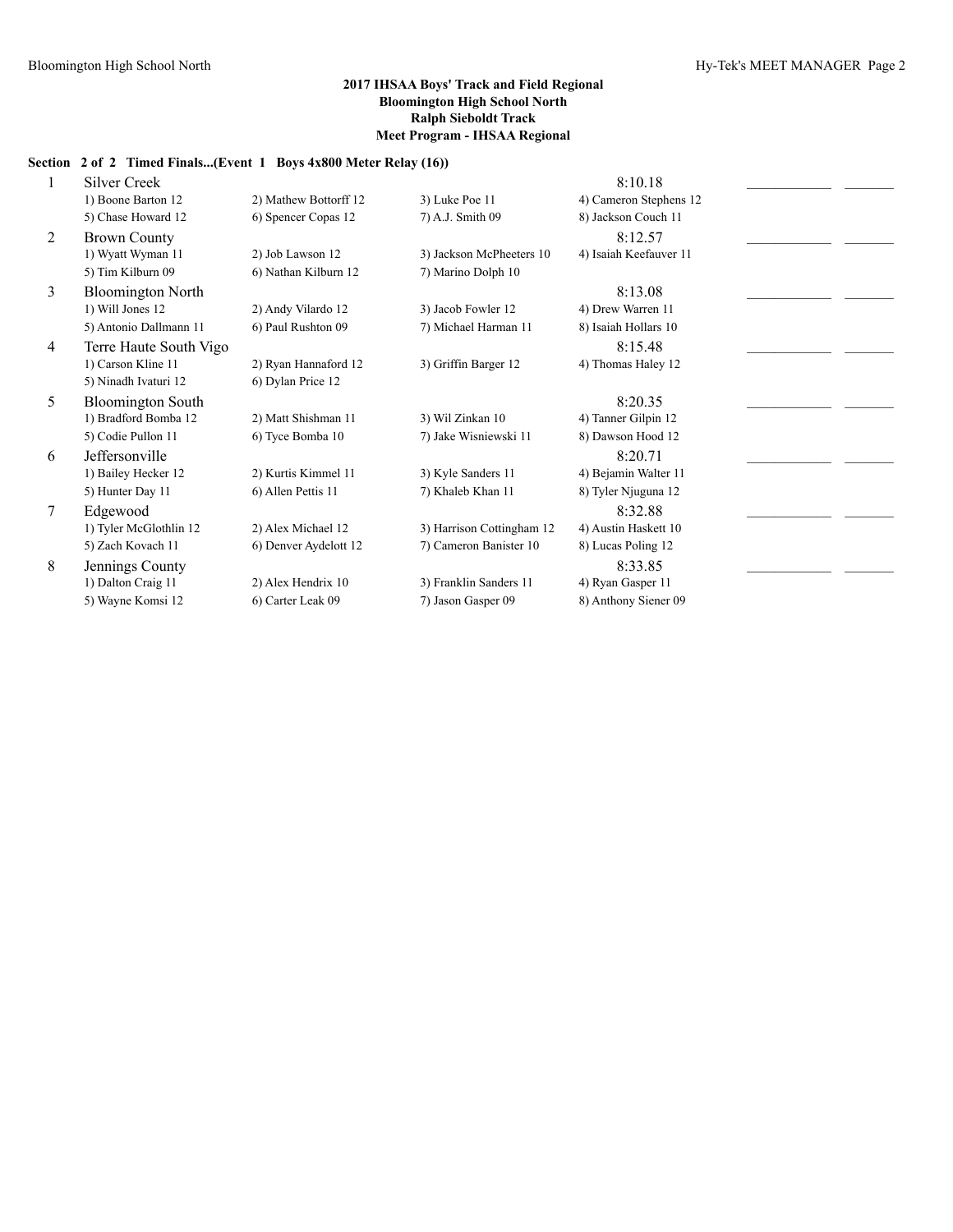**Event 2 Boys 100 Meter Dash (16)**

**8 Advance: Top 2 Each Heat plus Next 4 Best Times**

| <b>Regional:</b> | 10.20 | 1981   | Jerome Harrison, Jeffersonville |
|------------------|-------|--------|---------------------------------|
| <b>State:</b>    | 10.31 | 1981   | Jerome Harrison, Jeffersonville |
|                  | 11.05 | - STAN |                                 |

| Lane | Name                |    | Year School                   | <b>Seed Time</b> | <b>Prelim Time</b> | Place |
|------|---------------------|----|-------------------------------|------------------|--------------------|-------|
|      | Heat 1 of 2 Prelims |    |                               |                  |                    |       |
|      | Isaiah Knight       | 10 | <b>Bloomington North</b>      | 11.53            |                    |       |
| 2    | <b>Tyler Meurer</b> | 12 | Linton-Stockton               | 11.45            |                    |       |
| 3    | Brenden Lawler      |    | Charlestown                   | 11.34            |                    |       |
| 4    | Ethan Roach         |    | West Vigo                     | 11.20            |                    |       |
| 5    | Isiah Pantiere      | 10 | Springs Valley                | 11.29            |                    |       |
| 6    | Keegan Morris       |    | Switzerland County            | 11.43            |                    |       |
|      | Trey Woodward       | 12 | Charlestown                   | 11.50            |                    |       |
| 8    | Maveric Thiery      | 09 | <b>Bloomington South</b>      | 11.87            |                    |       |
|      | Heat 2 of 2 Prelims |    |                               |                  |                    |       |
|      | Clayton Noblitt     | 12 | West Vigo                     | 11.56            |                    |       |
| 2    | Charlie Dieterlen   | 12 | Henryville                    | 11.46            |                    |       |
| 3    | Evan Brishaber      | 11 | Salem                         | 11.36            |                    |       |
| 4    | Micah Wagner        | 12 | <b>Bedford North Lawrence</b> | 11.23            |                    |       |
| 5    | Dakota Caton        | 11 | Sullivan                      | 11.24            |                    |       |
| 6    | Kaden Sparkman      | 10 | Scottsburg                    | 11.38            |                    |       |
|      | Isaac Findley       | 09 | Jeffersonville                | 11.46            |                    |       |
| 8    | Karder Thornton     | 09 | Jeffersonville                | 11.59            |                    |       |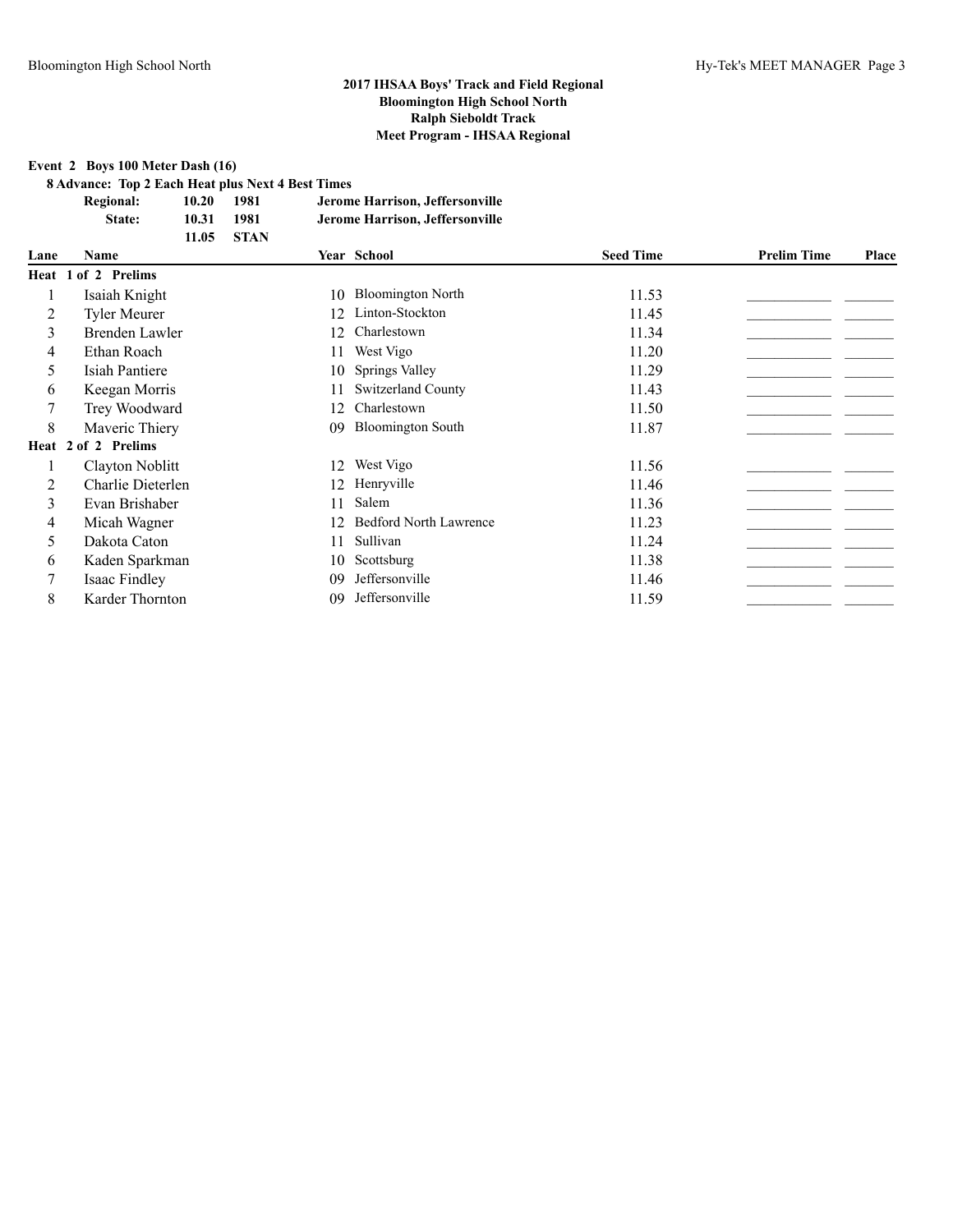**Event 3 Boys 110 Meter Hurdles (16)**

**8 Advance: Top 2 Each Heat plus Next 4 Best Times**

| 13.80 | 1981        | Ron Lee, Jeffersonville       |
|-------|-------------|-------------------------------|
| 13.64 | 1976        | Jerry Hill, Arsenal Technical |
| 14.81 | <b>STAN</b> |                               |
|       |             |                               |

| Lane | <b>Name</b>           |    | Year School                   | <b>Seed Time</b> |             | <b>Prelim Time</b> | Place |
|------|-----------------------|----|-------------------------------|------------------|-------------|--------------------|-------|
|      | Heat 1 of 2 Prelims   |    |                               |                  |             |                    |       |
|      | Nicholas Hammonds     | 11 | Jeffersonville                | 16.48            |             |                    |       |
| 2    | Seth Hobson           |    | 12 Salem                      | 16.05            |             |                    |       |
| 3    | Tyler Kaeff           | 11 | Cloverdale                    | 15.56            |             |                    |       |
| 4    | Tremaine Gonzalez     | 11 | <b>Silver Creek</b>           | 14.38            | <b>STAN</b> |                    |       |
| 5    | Seth Hills            | 12 | Terre Haute South Vigo        | 15.17            |             |                    |       |
| 6    | Matthew McKay         | 12 | Trinity Lutheran              | 15.71            |             |                    |       |
|      | <b>Taylor Porter</b>  | 10 | <b>Bedford North Lawrence</b> | 16.16            |             |                    |       |
| 8    | Gavin Myers           |    | 12 Clay City                  | 16.67            |             |                    |       |
|      | Heat 2 of 2 Prelims   |    |                               |                  |             |                    |       |
|      | Alec Olinger          | 12 | Silver Creek                  | 16.54            |             |                    |       |
| 2    | Nicolas Smigel        | 12 | Jeffersonville                | 16.09            |             |                    |       |
| 3    | Logan Cooper          | 12 | Scottsburg                    | 15.56            |             |                    |       |
| 4    | Kaleb Budde           | 12 | <b>Bloomington South</b>      | 14.90            |             |                    |       |
| 5    | <b>Steven Delaney</b> | 11 | Charlestown                   | 15.10            |             |                    |       |
| 6    | Chase Washington      | 11 | <b>Bloomington South</b>      | 15.71            |             |                    |       |
|      | Corbin Wrightsman     | 12 | Owen Valley                   | 16.10            |             |                    |       |
| 8    | A-J Passmore          | 12 | Mitchell                      | 16.60            |             |                    |       |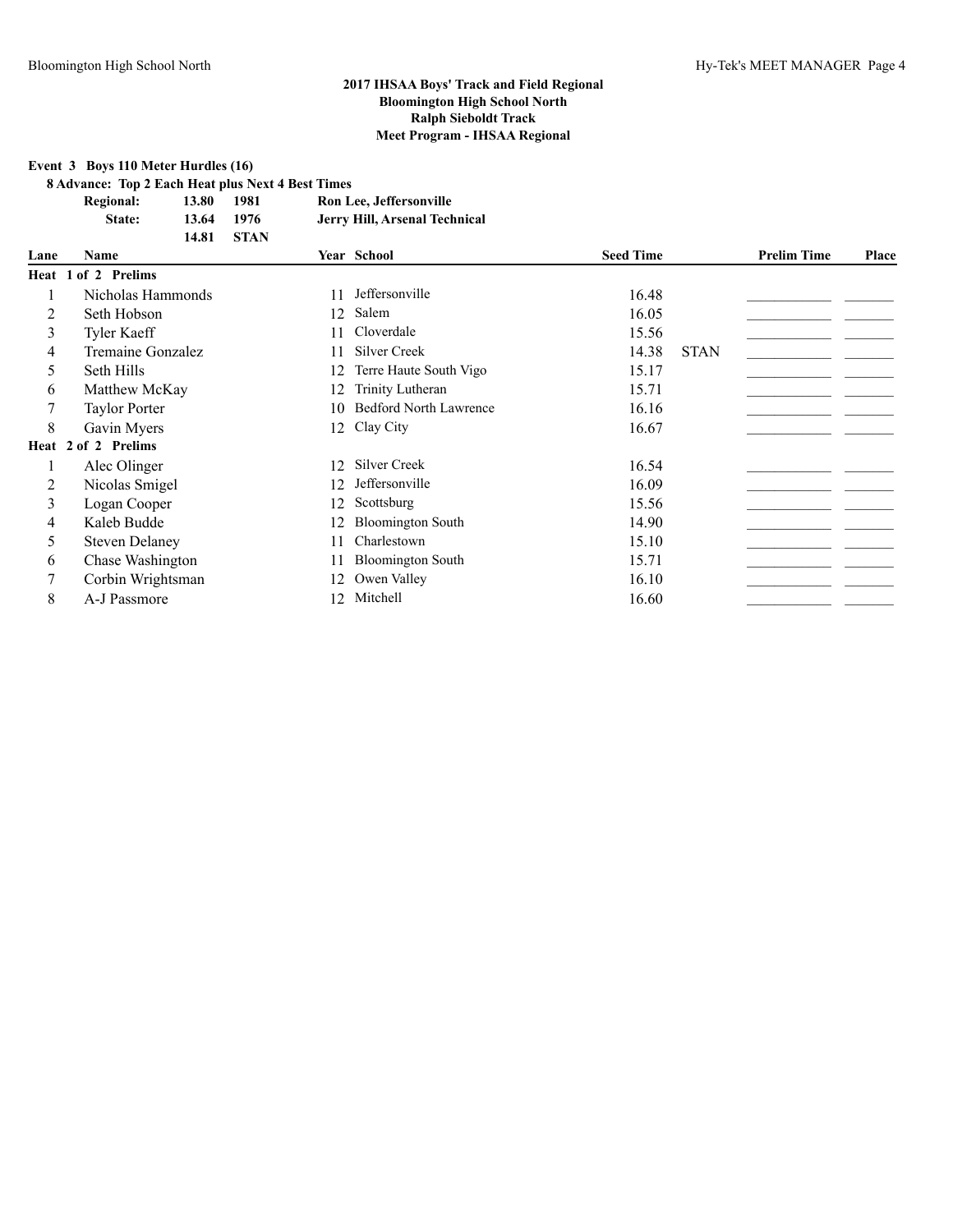# **Event 4 Boys 200 Meter Dash (16)**

**8 Advance: Top 2 Each Heat plus Next 4 Best Times**

| <b>Regional:</b> | 21.10 | 1981   | Jerome Harrison, Jeffersonville        |
|------------------|-------|--------|----------------------------------------|
| State:           | 21.10 | 1982   | <b>Jeffrey Patrick, Gary Roosevelt</b> |
|                  | 22.22 | - STAN |                                        |

| Lane | <b>Name</b>         |    | Year School              | <b>Seed Time</b> | <b>Prelim Time</b> | Place |
|------|---------------------|----|--------------------------|------------------|--------------------|-------|
|      | Heat 1 of 2 Prelims |    |                          |                  |                    |       |
|      | Kaden Sparkman      | 10 | Scottsburg               | 23.50            |                    |       |
| 2    | Evan Brishaber      | 11 | Salem                    | 23.30            |                    |       |
| 3    | Eric Tomey          | 12 | Sullivan                 | 23.28            |                    |       |
| 4    | Isiah Pantiere      | 10 | Springs Valley           | 22.53            |                    |       |
| 5    | Ethan Roach         | 11 | West Vigo                | 22.85            |                    |       |
| 6    | Antonio Dallmann    | 11 | <b>Bloomington North</b> | 22.96            |                    |       |
|      | Trey Woodward       | 12 | Charlestown              | 23.48            |                    |       |
| 8    | JaLouis Holland     | 11 | Terre Haute South Vigo   | 23.94            |                    |       |
|      | Heat 2 of 2 Prelims |    |                          |                  |                    |       |
|      | Gavin Blanton       | 12 | Seymour                  | 23.76            |                    |       |
| 2    | Pierce Evans        | 11 | <b>Bloomington South</b> | 23.34            |                    |       |
| 3    | Karder Thornton     | 09 | Jeffersonville           | 23.22            |                    |       |
| 4    | Isaac Findley       | 09 | Jeffersonville           | 22.72            |                    |       |
| 5    | Kobe Sterner        | 11 | <b>Bloomington North</b> | 22.76            |                    |       |
| 6    | Dakota Caton        | 11 | Sullivan                 | 23.10            |                    |       |
|      | Gary Spence         | 10 | South Vermillion         | 23.46            |                    |       |
| 8    | Zach Hamilton       | 10 | Martinsville             | 23.79            |                    |       |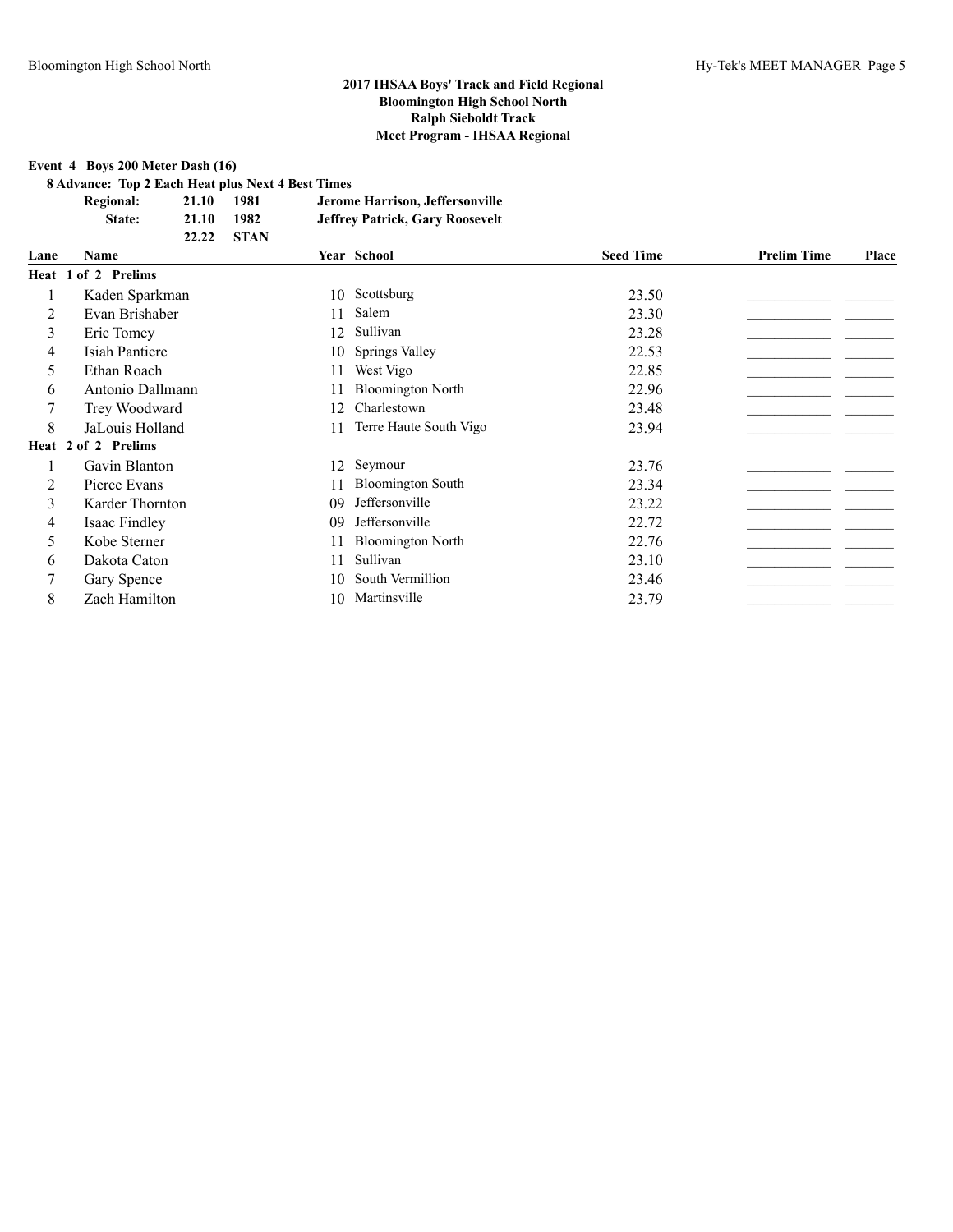**Event 5 Boys 1600 Meter Run (16)**

|      | Rootian 1 of 1 Timed Finals |              |      |                                  |                  |        |       |
|------|-----------------------------|--------------|------|----------------------------------|------------------|--------|-------|
| Lane | Name                        |              |      | Year School                      | <b>Seed Time</b> | Finals | Place |
|      |                             | 4:17.75 STAN |      |                                  |                  |        |       |
|      | State:                      | 4:03.00      | 2011 | <b>Austin Mudd, Center Grove</b> |                  |        |       |
|      | <b>Regional:</b>            | 4:11.30      | 1982 | Rerry Brahm, Heritage Hills      |                  |        |       |

|    | <b>Section 1 of 1 Timed Finals</b> |     |                          |         |
|----|------------------------------------|-----|--------------------------|---------|
|    | Hunter Bauserman                   |     | 12 Seymour               | 4:33.95 |
|    | James Turman                       | 11  | Terre Haute South Vigo   | 4:34.64 |
| 3  | Dalton Craig                       | 11  | Jennings County          | 4:32.24 |
| 4  | Franklin Sanders                   | 11  | Jennings County          | 4:32.73 |
| 5. | Kieffer Vittetow                   | 12  | South Putnam             | 4:33.31 |
| 6  | Jacob Voss                         | 11  | Seymour                  | 4:33.89 |
|    | Jack Gillard                       | 09  | <b>Bloomington South</b> | 4:34.68 |
| 8  | Jake Wisniewski                    | 11  | <b>Bloomington South</b> | 4:35.87 |
| 9  | Ryan Hannaford                     | 12  | Terre Haute South Vigo   | 4:35.94 |
| 10 | Isaiah Hollars                     | 10  | <b>Bloomington North</b> | 4:37.00 |
| 11 | <b>Brady Page</b>                  | 12  | West Vigo                | 4:39.70 |
| 12 | Paul Rushton                       | 09  | <b>Bloomington North</b> | 4:42.45 |
| 13 | Will Buysman                       | 12  | Henryville               | 4:43.63 |
| 14 | Hunter Day                         | 11  | Jeffersonville           | 4:46.37 |
| 15 | Kyle Smith                         | 12  | Martinsville             | 4:46.68 |
| 16 | <b>Bradley Winston</b>             | 10. | Southwestern (Hanover)   | 4:48.93 |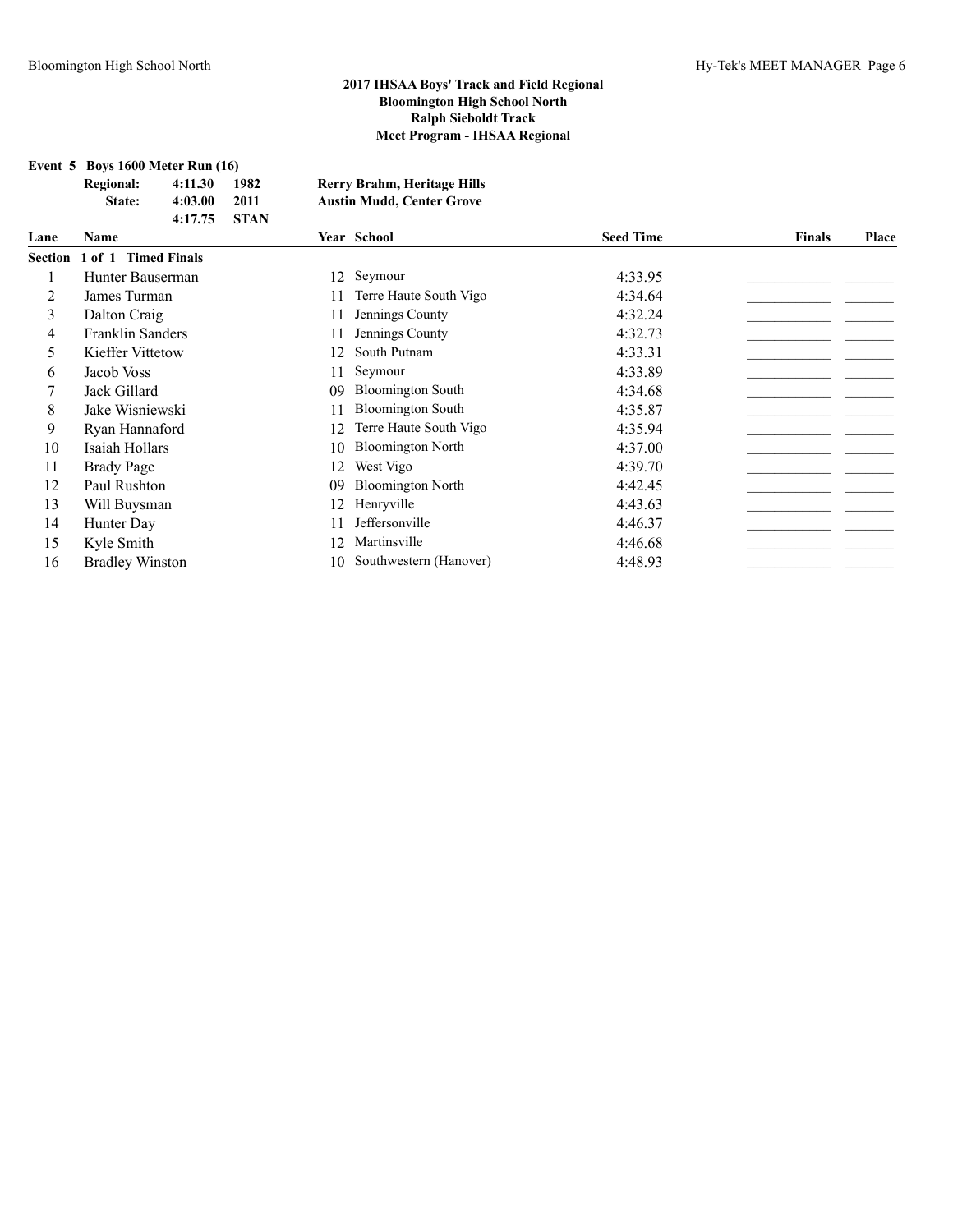**Event 6 Boys 4x100 Meter Relay (16)**

| <b>Regional:</b> | 41.50 | 1981        | Jeffersonville, Jeffersonville        |
|------------------|-------|-------------|---------------------------------------|
| State:           | 41.02 | 1982        | <b>Gary Roosevelt, Gary Roosevelt</b> |
|                  | 42.59 | <b>STAN</b> |                                       |

| Lane           | Team                      | <b>Relay</b>            |                           | <b>Seed Time</b>      | <b>Finals</b> | Place |
|----------------|---------------------------|-------------------------|---------------------------|-----------------------|---------------|-------|
| <b>Section</b> | 1 of 2 Timed Finals       |                         |                           |                       |               |       |
|                | Springs Valley            |                         |                           | 45.29                 |               |       |
|                | 1) Wyatt Purkhiser 11     | 2) Kolbe Lowe 10        | 3) Isiah Pantiere 10      | 4) Obrien Selby 12    |               |       |
|                | 5) Adam George 09         | 6) Trenton McElfresh 11 |                           |                       |               |       |
| 2              | Terre Haute North Vigo    |                         |                           | 45.05                 |               |       |
|                | 1) Ahmad Benford          | 2) Jonnathan Wyrick     | 3) Michael Howard 11      | 4) Kane Barrett 11    |               |       |
|                | 5) Brandon McInerney 12   | 6) Christopher Clapp 10 |                           |                       |               |       |
| 3              | <b>Bloomington South</b>  |                         |                           | 44.85                 |               |       |
|                | 1) Maveric Thiery 09      | 2) Chase Washington 11  | 3) Sam Conrad 11          | 4) Sam Monson 12      |               |       |
|                | 5) Pierce Evans 11        | 6) Aaron Chestnut 09    | 7) Gabe Brown 10          | 8) Kaleb Budde 12     |               |       |
| 4              | Terre Haute South Vigo    |                         |                           | 44.67                 |               |       |
|                | 1) Djibrille Salako 09    | 2) Damon Shaw 10        | 3) Keontae Smith 12       | 4) JaLouis Holland 11 |               |       |
|                | 5) Seth Hills 12          |                         |                           |                       |               |       |
| 5              | Scottsburg                |                         |                           | 44.79                 |               |       |
|                | 1) Kaden Sparkman 10      | 2) Preston Burns 11     | 3) Dustin Calhoun 12      | 4) Hunter Myers 11    |               |       |
|                | 5) Ethan Richey 12        | 6) Jeremy Beswick 09    |                           |                       |               |       |
| 6              | Edgewood                  |                         |                           | 44.80                 |               |       |
|                | 1) Cole Flora 11          | 2) Cole Hall 11         | 3) Harrison Cottingham 12 | 4) Ryan Hiatt 11      |               |       |
|                | 5) Mike Holbrook 11       | 6) John McGlothlin 09   | 7) Grant Raake 10         | 8) Joel Strickler 11  |               |       |
| 7              | <b>Switzerland County</b> |                         |                           | 45.19                 |               |       |
|                | 1) Brody Splain 12        | 2) Hunter Hayes 12      | 3) Joe Hemingway 10       | 4) Keegan Morris 11   |               |       |
|                | 5) Cameron Niswander 11   | 6) Tre Batchelor 09     | 7) Dalton Woodward 12     |                       |               |       |
| 8              | Salem                     |                         |                           | 45.54                 |               |       |
|                | 1) Jacob Thompson 12      | 2) Derek Cornett 12     | 3) Seth Hobson 12         | 4) Evan Brishaber 11  |               |       |
|                | 5) Brandon Corbin 09      | 6) Damien Miller 12     | 7) Cameron Morris 11      | 8) Kory Akers 11      |               |       |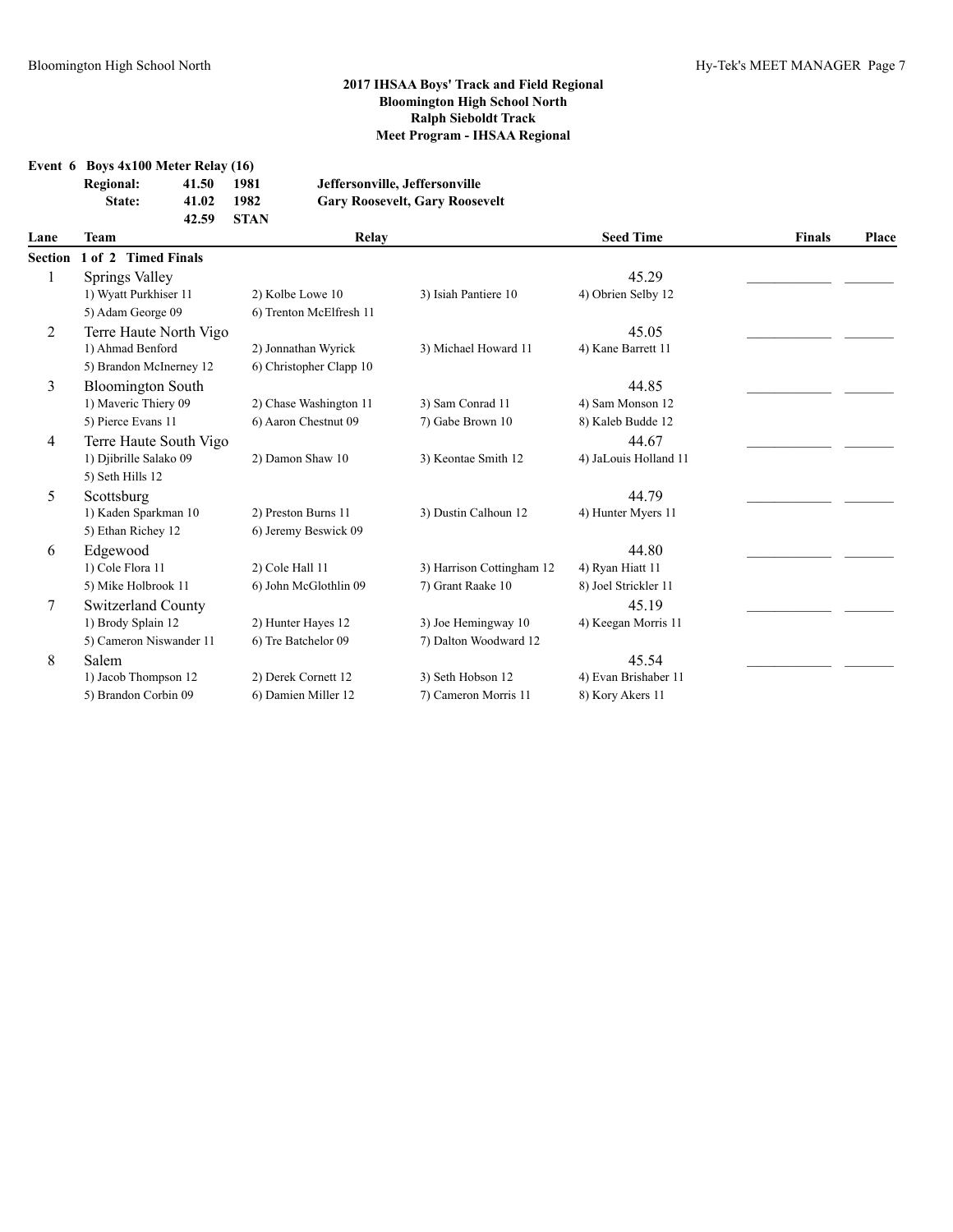# **Section 2 of 2 Timed Finals...(Event 6 Boys 4x100 Meter Relay (16))**

|   | Linton-Stockton          |                       |                         | 44.32                |  |
|---|--------------------------|-----------------------|-------------------------|----------------------|--|
|   | 1) Bill Smith 12         | 2) Lance Dyer 09      | 3) Keaton Cox 11        | 4) Tyler Meurer 12   |  |
|   | 5) Luke Lannan 09        |                       |                         |                      |  |
| 2 | <b>Silver Creek</b>      |                       |                         | 44.18                |  |
|   | 1) Tremaine Gonzalez 11  | 2) Jacob Graf 11      | 3) Bradon Hoffman 11    | 4) Isesis Lukes 11   |  |
|   | 5) Alec Olinger 12       | 6) Kevin Rodriquez 12 | 7) Brannon Russell 11   | 8) A.J. Smith 09     |  |
| 3 | West Vigo                |                       |                         | 44.13                |  |
|   | 1) Clayton Noblitt 12    | 2) Kiante Carson 09   | 3) Tyler Kernstein 12   | 4) Ethan Roach 11    |  |
|   | 5) Luke Frey 09          | 6) Brandon Stroud 09  |                         |                      |  |
| 4 | <b>Bloomington North</b> |                       |                         | 43.34                |  |
|   | 1) Matt Ambrosio 12      | 2) Isaiah Knight 10   | 3) Curtis Howard 10     | 4) Kobe Sterner 11   |  |
|   | 5) Cole Prather 11       | 6) Kaelen Lillard 12  | 7) Graham Walters 10    | 8) Dustin Young 10   |  |
| 5 | Martinsville             |                       |                         | 43.76                |  |
|   | 1) Corbin Williams 11    | 2) Zach Hamilton 10   | 3) Colton Tribby 12     | 4) Jaylin Johnson 12 |  |
|   | 5) Landon O'Hair 10      | 6) JD Gorham 10       | 7) Billy Buis 09        |                      |  |
| 6 | Jeffersonville           |                       |                         | 44.10                |  |
|   | 1) Jonathon Beemer 11    | 2) Isaac Findley 09   | 3) Karder Thornton 09   | 4) Jacoby Haynes 11  |  |
|   | 5) Nicolas Smigel 12     | 6) Tyrell Spalding 10 | 7) Nicholas Hammonds 11 | 8) Rayshaun West 09  |  |
| 7 | Seymour                  |                       |                         | 44.29                |  |
|   | 1) Jake Vance 12         | 2) Gavin Blanton 12   | 3) Jackson Morris 12    | 4) Evens Cribs 12    |  |
|   | 5) Luke Champ 10         | 6) Ethan Ortman 12    | 7) Lance Roark 09       | 8) Cayton Bailiff 09 |  |
| 8 | North Putnam             |                       |                         | 44.53                |  |
|   | 1) Gage Bell 11          | 2) Jordan Bean 12     | 3) Ethan Christy 11     | 4) Chris Murray 10   |  |
|   | 5) Brandon Barker 11     | 6) Scott Proctor 09   |                         |                      |  |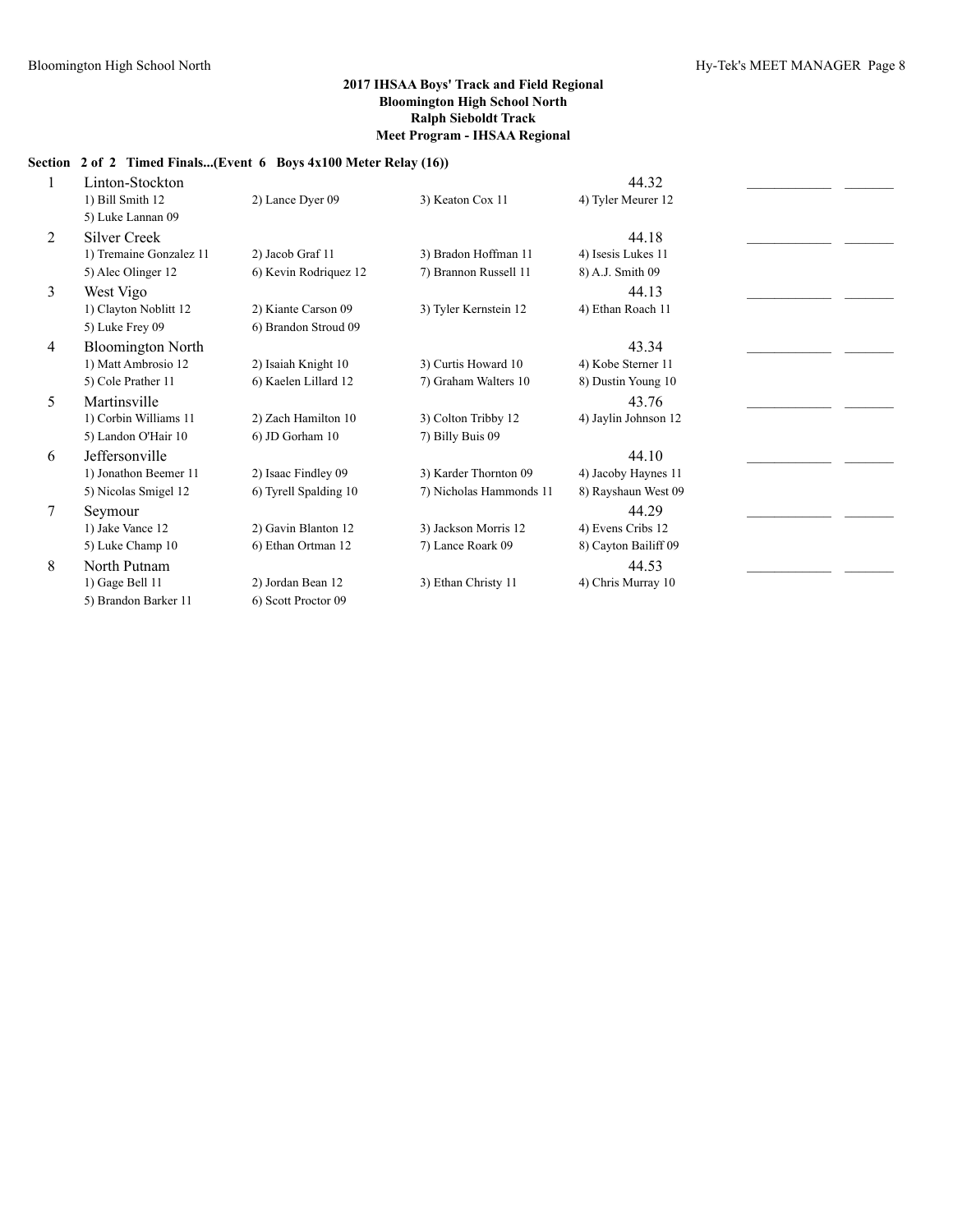| Event 7 | Boys 400 Meter Dash (16)   |                         |                             |     |                                                                             |                  |             |               |       |
|---------|----------------------------|-------------------------|-----------------------------|-----|-----------------------------------------------------------------------------|------------------|-------------|---------------|-------|
|         | <b>Regional:</b><br>State: | 47.20<br>46.99<br>49.49 | 1983<br>2002<br><b>STAN</b> |     | <b>Victor Brown, Evansville Reitz</b><br><b>David Neville, Merrillville</b> |                  |             |               |       |
| Lane    | Name                       |                         |                             |     | Year School                                                                 | <b>Seed Time</b> |             | <b>Finals</b> | Place |
| Section | 1 of 2 Timed Finals        |                         |                             |     |                                                                             |                  |             |               |       |
|         | Alex Stadler               |                         |                             | 12  | Terre Haute South Vigo                                                      | 53.27            |             |               |       |
| 2       | Garon Gadau                |                         |                             | 11  | Springs Valley                                                              | 52.53            |             |               |       |
| 3       | Reece Covert               |                         |                             | 11  | <b>Brownstown Central</b>                                                   | 52.35            |             |               |       |
| 4       | Ethan Helton               |                         |                             | 11  | Eastern Greene                                                              | 51.98            |             |               |       |
| 5.      | Chase Ketcham              |                         |                             | 12  | Jennings County                                                             | 52.06            |             |               |       |
| 6       | Casey Hancock              |                         |                             | 12  | Owen Valley                                                                 | 52.22            |             |               |       |
|         | Jonathon Beemer            |                         |                             | 11  | Jeffersonville                                                              | 52.83            |             |               |       |
| 8       | <b>Anthony Harris</b>      |                         |                             | 12  | Rock Creek Academy                                                          | 53.33            |             |               |       |
| Section | 2 of 2 Timed Finals        |                         |                             |     |                                                                             |                  |             |               |       |
|         | <b>Keaton Butts</b>        |                         |                             | 10  | Clay City                                                                   | 51.69            |             |               |       |
| 2       | <b>Allen Pettis</b>        |                         |                             | 11  | Jeffersonville                                                              | 51.66            |             |               |       |
| 3       | Will Jones                 |                         |                             | 12  | <b>Bloomington North</b>                                                    | 51.44            |             |               |       |
| 4       | Antonio Dallmann           |                         |                             | 11  | <b>Bloomington North</b>                                                    | 49.03            | <b>STAN</b> |               |       |
| 5.      | Micah Wagner               |                         |                             | 12  | <b>Bedford North Lawrence</b>                                               | 50.52            |             |               |       |
| 6       | Dylan Price                |                         |                             | 12. | Terre Haute South Vigo                                                      | 50.90            |             |               |       |

- 
- 7 Isaiah Keefauver 11 Brown County 51.69 \_\_\_\_\_\_\_\_\_\_\_\_\_\_\_\_\_\_\_\_\_
- 8 Luke Champ 10 Seymour 51.81 \_\_\_\_\_\_\_\_\_\_\_\_\_\_\_\_\_\_\_\_\_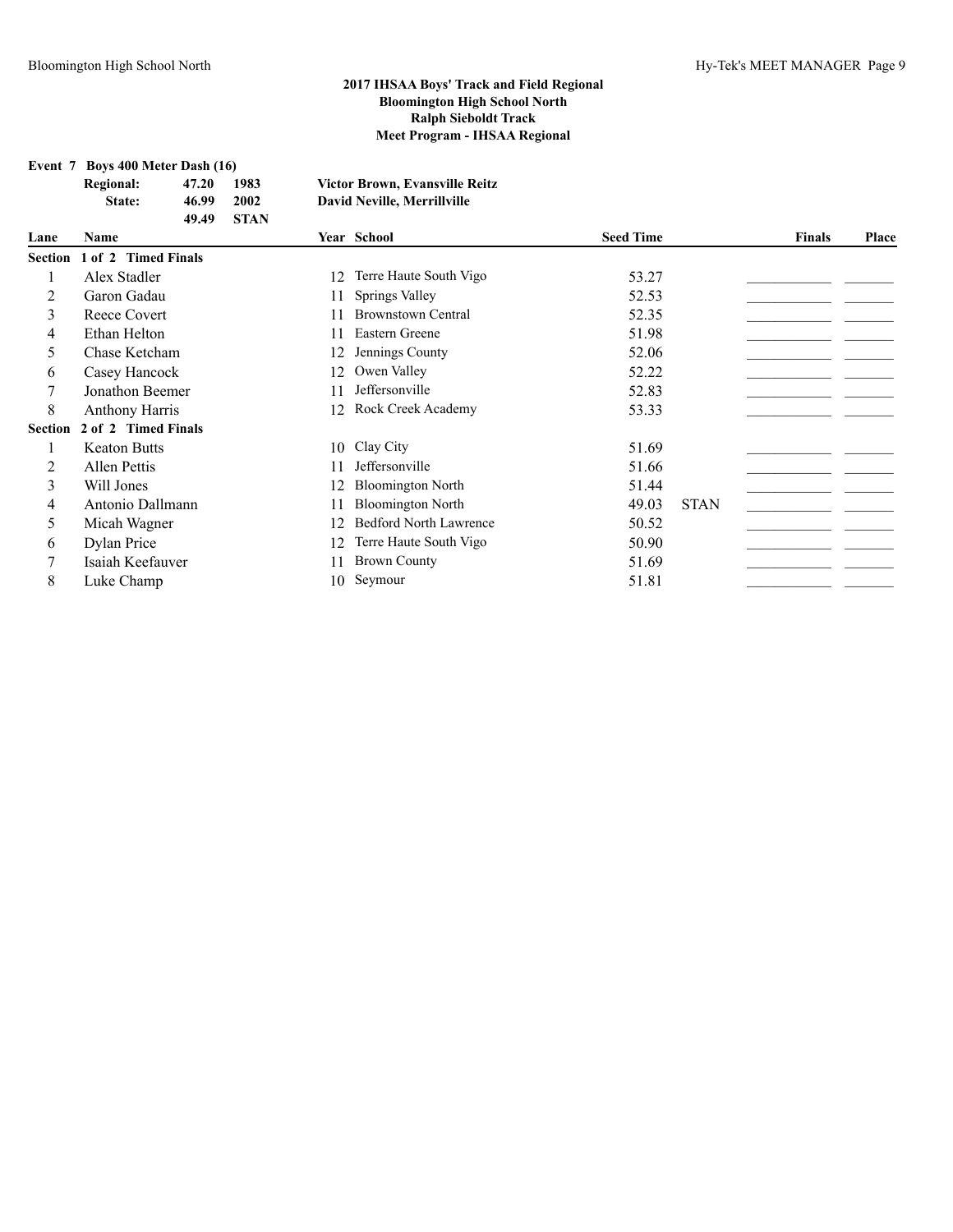| Event 8 Boys 300 Meter Hurdles (16) |       |       |                                         |
|-------------------------------------|-------|-------|-----------------------------------------|
| Regional:                           | 37.49 | 2010  | <b>Max Tuttle, Bloomington North</b>    |
| State:                              | 36.26 | 2007  | <b>Bryce Brown, Evansville Harrison</b> |
|                                     | 38.95 | -STAN |                                         |

| Lane           | <b>Name</b>                 |    | Year School                   | <b>Seed Time</b> | <b>Finals</b> | Place |
|----------------|-----------------------------|----|-------------------------------|------------------|---------------|-------|
|                | Section 1 of 2 Timed Finals |    |                               |                  |               |       |
|                | Isaiah Ertel                | 11 | Jennings County               | 43.13            |               |       |
| 2              | Landan Chastain             | 11 | Paoli                         | 42.24            |               |       |
| 3              | Gavin Myers                 | 12 | Clay City                     | 42.18            |               |       |
| 4              | Nicolas Smigel              | 12 | Jeffersonville                | 41.76            |               |       |
| 5.             | Michael Kase                | 12 | <b>Bloomington North</b>      | 41.84            |               |       |
| 6              | <b>Andrew Monnett</b>       | 11 | Cloverdale                    | 42.12            |               |       |
|                | Jonah Sanders               | 12 | South Putnam                  | 42.33            |               |       |
| 8              | <b>Taylor Porter</b>        | 10 | <b>Bedford North Lawrence</b> | 43.70            |               |       |
| <b>Section</b> | 2 of 2 Timed Finals         |    |                               |                  |               |       |
|                | Max Molt                    | 11 | <b>Bloomington South</b>      | 41.31            |               |       |
| 2              | <b>Tyler Kaeff</b>          | 11 | Cloverdale                    | 40.99            |               |       |
| 3              | Tremaine Gonzalez           | 11 | Silver Creek                  | 40.74            |               |       |
| 4              | Kaleb Budde                 |    | <b>Bloomington South</b>      | 39.00            |               |       |
| 5              | Seth Hills                  | 12 | Terre Haute South Vigo        | 39.64            |               |       |
| 6              | <b>Steven Delaney</b>       | 11 | Charlestown                   | 39.99            |               |       |
|                | <b>Tyler Strickland</b>     | 11 | Edgewood                      | 41.13            |               |       |
| 8              | Logan Cooper                | 12 | Scottsburg                    | 41.49            |               |       |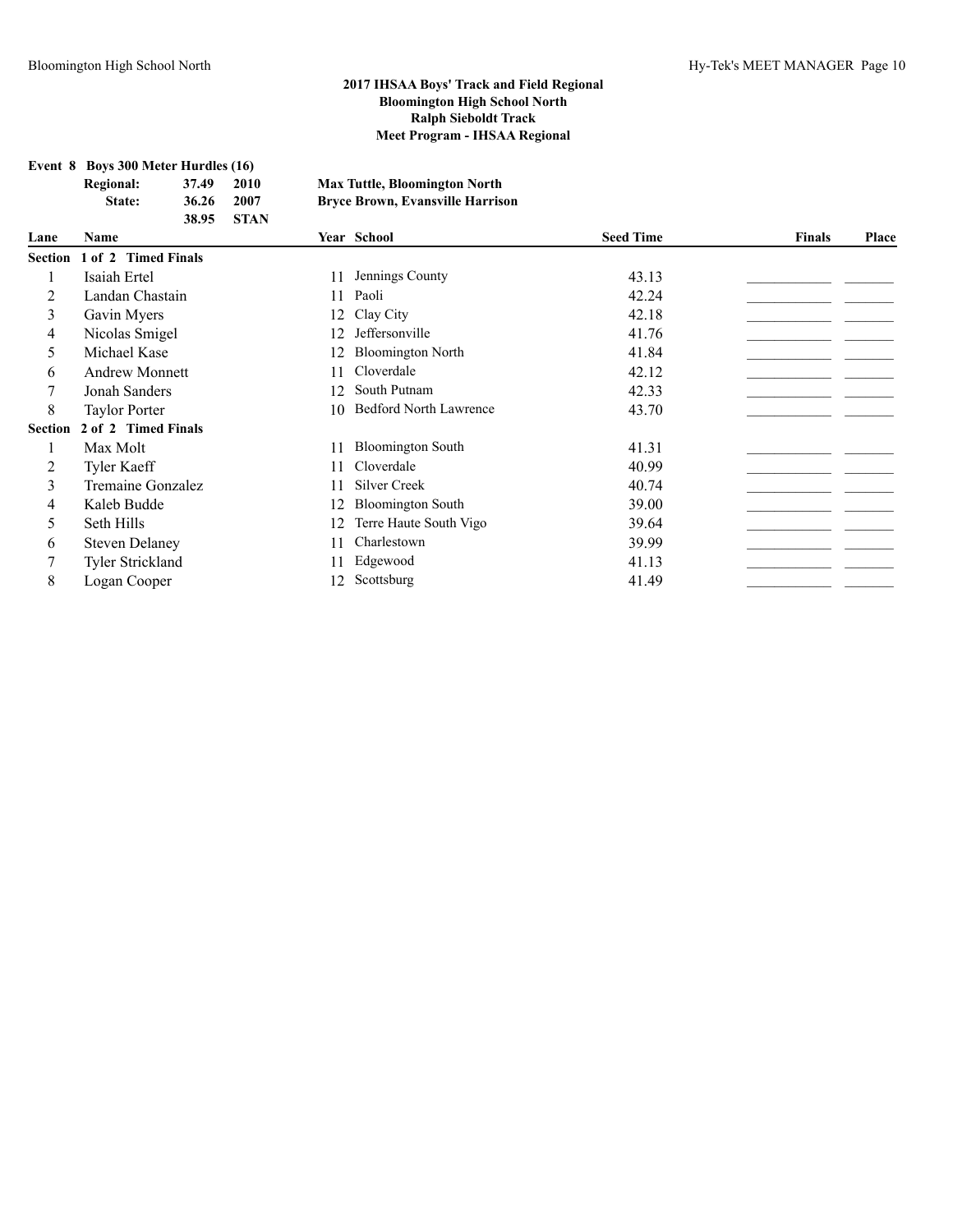**Event 9 Boys 800 Meter Run (16)**

|         | <b>Regional:</b><br>State: | 1:53.31<br>1:49.25<br>1:55.88 | 2010<br>2011<br><b>STAN</b> |    | <b>Jason Waterman, Bloomington North</b><br><b>Austin Mudd, Center Grove</b> |                  |               |       |
|---------|----------------------------|-------------------------------|-----------------------------|----|------------------------------------------------------------------------------|------------------|---------------|-------|
| Lane    | <b>Name</b>                |                               |                             |    | Year School                                                                  | <b>Seed Time</b> | <b>Finals</b> | Place |
| Section | 1 of 1 Timed Finals        |                               |                             |    |                                                                              |                  |               |       |
| $1-1A$  | Wyatt Wyman                |                               |                             | 11 | <b>Brown County</b>                                                          | 1:59.19          |               |       |
| $5-1B$  | Luke Tincher               |                               |                             | 12 | Orleans                                                                      | 2:00.51          |               |       |
| $9-1C$  | Jacob Fowler               |                               |                             |    | <b>Bloomington North</b>                                                     | 2:03.12          |               |       |
| 13-1D   | Job Lawson                 |                               |                             | 12 | <b>Brown County</b>                                                          | 2:04.80          |               |       |
| $2-2A$  | Thomas Haley               |                               |                             | 12 | Terre Haute South Vigo                                                       | 1:59.70          |               |       |
| $6-2B$  | <b>Tyler Garrett</b>       |                               |                             | 11 | Martinsville                                                                 | 2:01.15          |               |       |
| $10-2C$ | Bailey Hecker              |                               |                             | 12 | Jeffersonville                                                               | 2:03.96          |               |       |
| 14-2D   | Mathew Bottorff            |                               |                             | 12 | Silver Creek                                                                 | 2:04.81          |               |       |
| $3-3A$  | Drew Warren                |                               |                             | 11 | <b>Bloomington North</b>                                                     | 2:00.10          |               |       |
| $7-3B$  | Carson Kline               |                               |                             | 11 | Terre Haute South Vigo                                                       | 2:02.73          |               |       |
| 11-3C   | Brady Page                 |                               |                             | 12 | West Vigo                                                                    | 2:04.07          |               |       |
| 15-3D   | Matt Shishman              |                               |                             | 11 | <b>Bloomington South</b>                                                     | 2:04.93          |               |       |
| $4-4A$  | Dalton Craig               |                               |                             | 11 | Jennings County                                                              | 2:00.19          |               |       |
| 8-4B    | Luke Vandeventer           |                               |                             | 12 | Bloomfield                                                                   | 2:02.86          |               |       |
| $12-4C$ | Trent Hohenstreiter        |                               |                             | 11 | Seymour                                                                      | 2:04.26          |               |       |
| 16-4D   | Joseph Light               |                               |                             | 12 | Scottsburg                                                                   | 2:06.11          |               |       |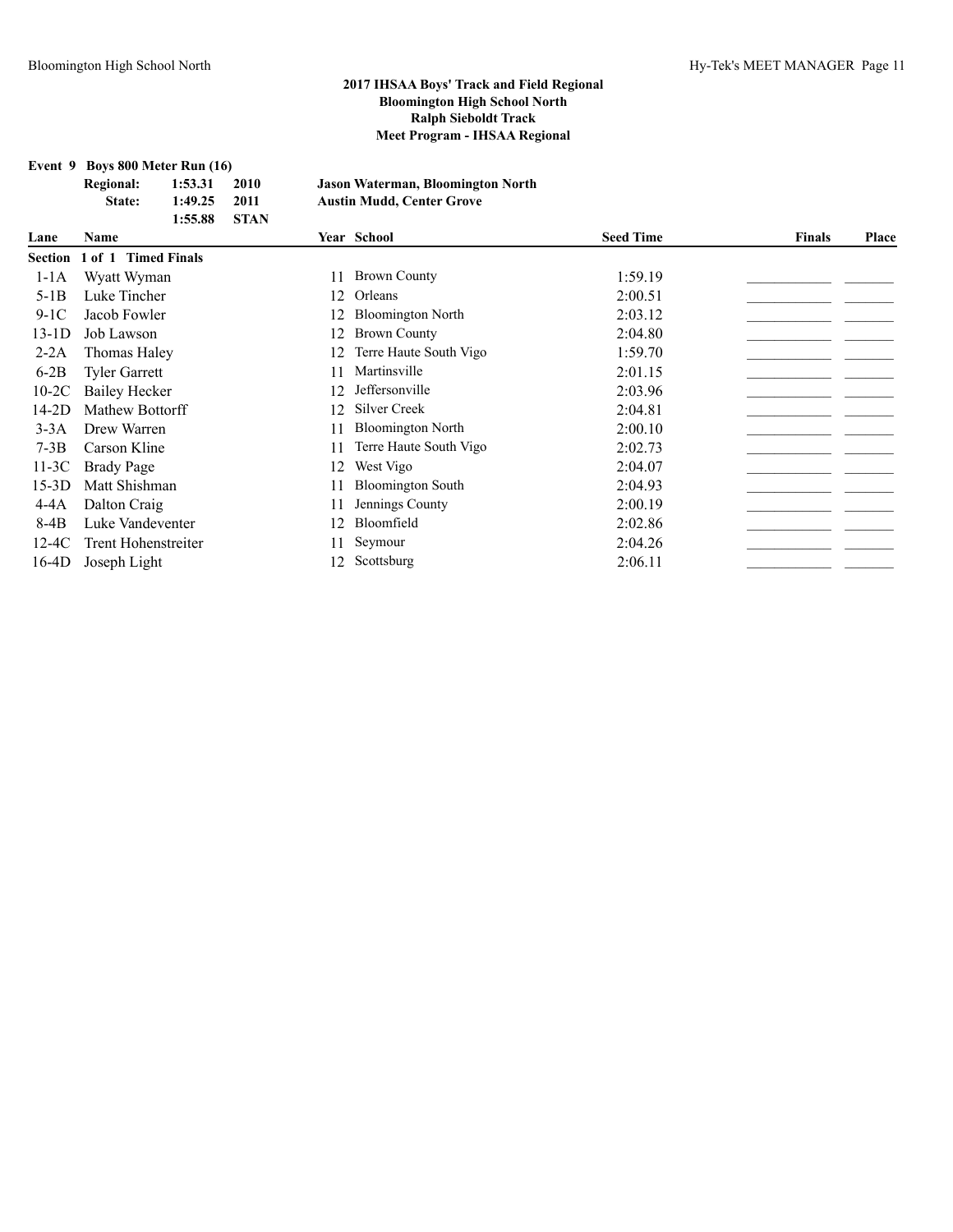|  |  | Event $10$ Boys 3200 Meter Run $(16)$ |
|--|--|---------------------------------------|
|--|--|---------------------------------------|

| <b>Regional:</b> | 9:06.00        | 1981 | Dave Williams, Evansville North       |
|------------------|----------------|------|---------------------------------------|
| State:           | 8:51.15        | 2012 | <b>Fatsum Zienasellassie, Hammond</b> |
|                  | $9:17.78$ STAN |      |                                       |

| Lane | <b>Name</b>                        |    | Year School              | <b>Seed Time</b> | Finals | Place |
|------|------------------------------------|----|--------------------------|------------------|--------|-------|
|      | <b>Section 1 of 1 Timed Finals</b> |    |                          |                  |        |       |
|      | Aj Goecker                         | 10 | Trinity Lutheran         | 9:55.52          |        |       |
| 2    | Carter Leak                        | 09 | Jennings County          | 10:02.22         |        |       |
| 3    | Ian Shaw                           | 10 | <b>Bloomington South</b> | 9:33.94          |        |       |
| 4    | <b>Austin Haskett</b>              | 10 | Edgewood                 | 9:37.00          |        |       |
| 5.   | Wil Zinkan                         | 10 | <b>Bloomington South</b> | 9:38.45          |        |       |
| 6    | Andy Vilardo                       | 12 | <b>Bloomington North</b> | 9:54.97          |        |       |
|      | Griffin Barger                     | 12 | Terre Haute South Vigo   | 10:03.04         |        |       |
| 8    | <b>Franklin Sanders</b>            |    | Jennings County          | 10:08.55         |        |       |
| 9    | Ben Iovino                         |    | <b>Bloomington North</b> | 10:10.91         |        |       |
| 10   | Marino Dolph                       | 10 | <b>Brown County</b>      | 10:13.44         |        |       |
| 11   | Cameron Stephens                   | 12 | <b>Silver Creek</b>      | 10:16.01         |        |       |
| 12   | Jacob Voss                         |    | Seymour                  | 10:17.93         |        |       |
| 13   | Kyle Sanders                       |    | Jeffersonville           | 10:23.37         |        |       |
| 14   | Clayton Wilson                     | 12 | Greencastle              | 10:24.21         |        |       |
| 15   | <b>Preston Coots</b>               | 09 | <b>Silver Creek</b>      | 10:27.87         |        |       |
| 16   | Logan Thomas                       | 12 | Clay City                | 10:39.45         |        |       |
|      |                                    |    |                          |                  |        |       |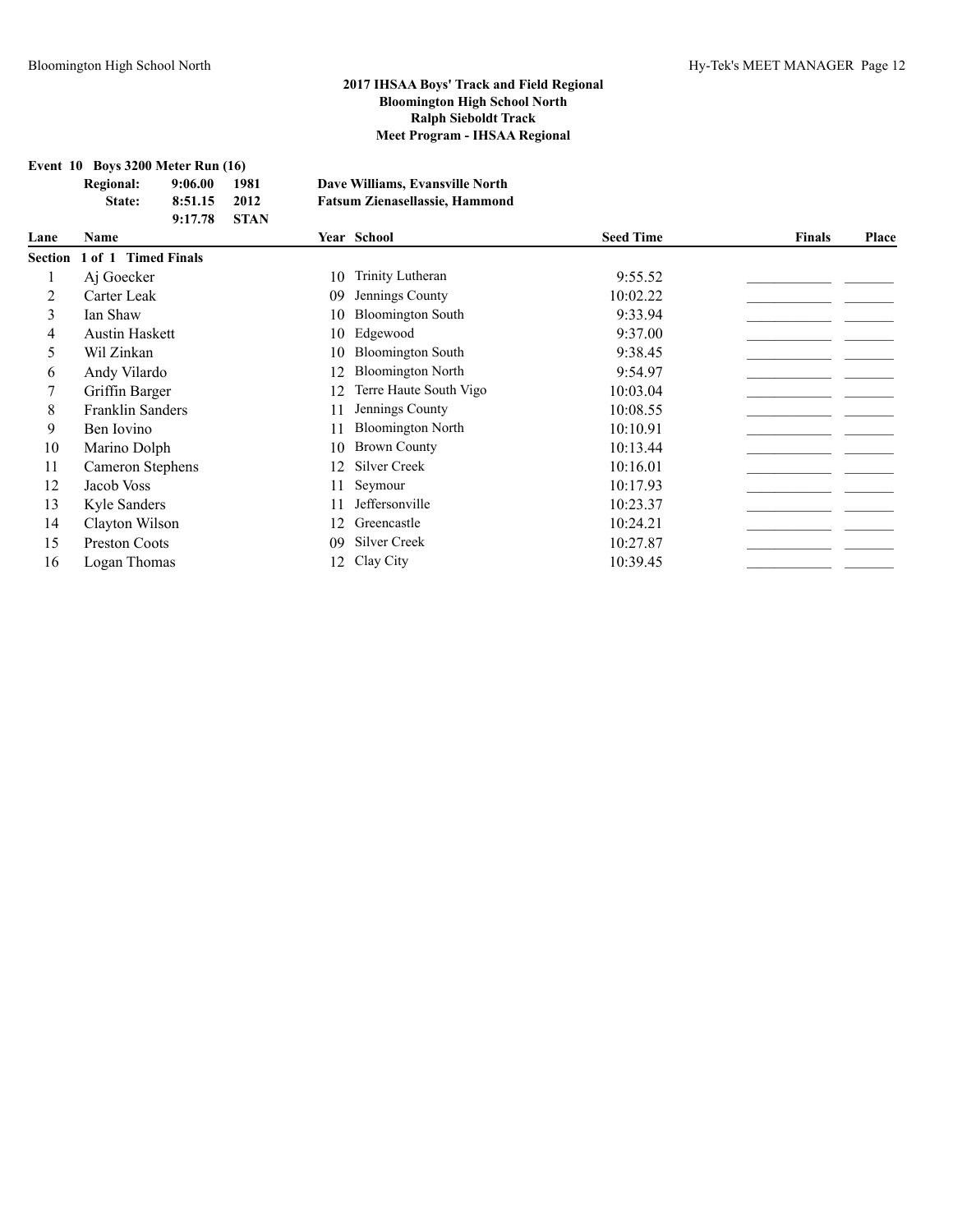**Event 11 Boys 4x400 Meter Relay (16)**  $New$  Albany, New Albany **State: 3:13.66 1980 Gary West Side, Gary West Side 3:20.88 STAN**

| Lane           | Team                      | Relay                   |                         | <b>Seed Time</b>       | <b>Finals</b> |       |
|----------------|---------------------------|-------------------------|-------------------------|------------------------|---------------|-------|
| <b>Section</b> | 1 of 2 Timed Finals       |                         |                         |                        |               | Place |
|                | Cloverdale                |                         |                         | 3:38.31                |               |       |
|                | 1) Andrew Monnett 11      | 2) Elliot Williamson 10 | 3) Ryan Heavener 12     | 4) Tyler Kaeff 11      |               |       |
|                | 5) Chad Stevens 12        |                         |                         |                        |               |       |
| $\overline{2}$ | Paoli                     |                         |                         | 3:37.25                |               |       |
|                | 1) Kaison Ames 12         | 2) Damon Ingle 11       | 3) Mitchell Radcliff 11 | 4) Blake Terrell 12    |               |       |
|                | 5) Landan Chastain 11     | 6) Timothy Burton 10    | 7) Cavan Tharp 10       | 8) Garrett Vincent 11  |               |       |
| 3              | Martinsville              |                         |                         | 3:35.95                |               |       |
|                | 1) Billy Buis 09          | 2) Zach Hamilton 10     | 3) Colton Tribby 12     | 4) Tyler Garrett 11    |               |       |
|                | 5) Chase Havelin 10       | 6) Kyle Smith 12        | 7) Travis Griffey 10    |                        |               |       |
| 4              | South Putnam              |                         |                         | 3:33.84                |               |       |
|                | 1) Blake Clearwaters 11   | 2) Michael Crossman 11  | 3) Austin Rumley 10     | 4) Jonah Sanders 12    |               |       |
|                | 5) Johnathan Thibodeau 12 | 6) Kieffer Vittetow 12  |                         |                        |               |       |
| 5              | Owen Valley               |                         |                         | 3:34.93                |               |       |
|                | 1) Ian Townsend 11        | 2) Daniel Burkett 11    | 3) Corbin Wrightsman 12 | 4) Casey Hancock 12    |               |       |
|                | 5) Jonah Arthur 12        | 6) Brandon Bedolla 12   |                         |                        |               |       |
| 6              | Jennings County           |                         |                         | 3:35.22                |               |       |
|                | 1) Isaiah Ertel 11        | 2) Ryan Gasper 11       | 3) Dalton Craig 11      | 4) Chase Ketcham 12    |               |       |
|                | 5) Alex Hendrix 10        | 6) Nick Brooks 11       | 7) Jon Kipper 10        | 8) Franklin Sanders 11 |               |       |
| 7              | <b>Silver Creek</b>       |                         |                         | 3:37.97                |               |       |
|                | 1) Isesis Lukes 11        | 2) Spencer Copas 12     | 3) Alec Olinger 12      | 4) Dylan Grant 12      |               |       |
|                | 5) Bradon Hoffman 11      | 6) Mathew Bottorff 12   | 7) Tremaine Gonzalez 11 | 8) A.J. Smith 09       |               |       |
| 8              | Charlestown               |                         |                         | 3:40.18                |               |       |
|                | 1) Drashaun Morrow 10     | 2) Steven Delaney 11    | 3) Josh McCoy 09        | 4) Trey Woodward 12    |               |       |
|                | 5) Trevor Barton 11       | 6) Logan Gurr 12        |                         |                        |               |       |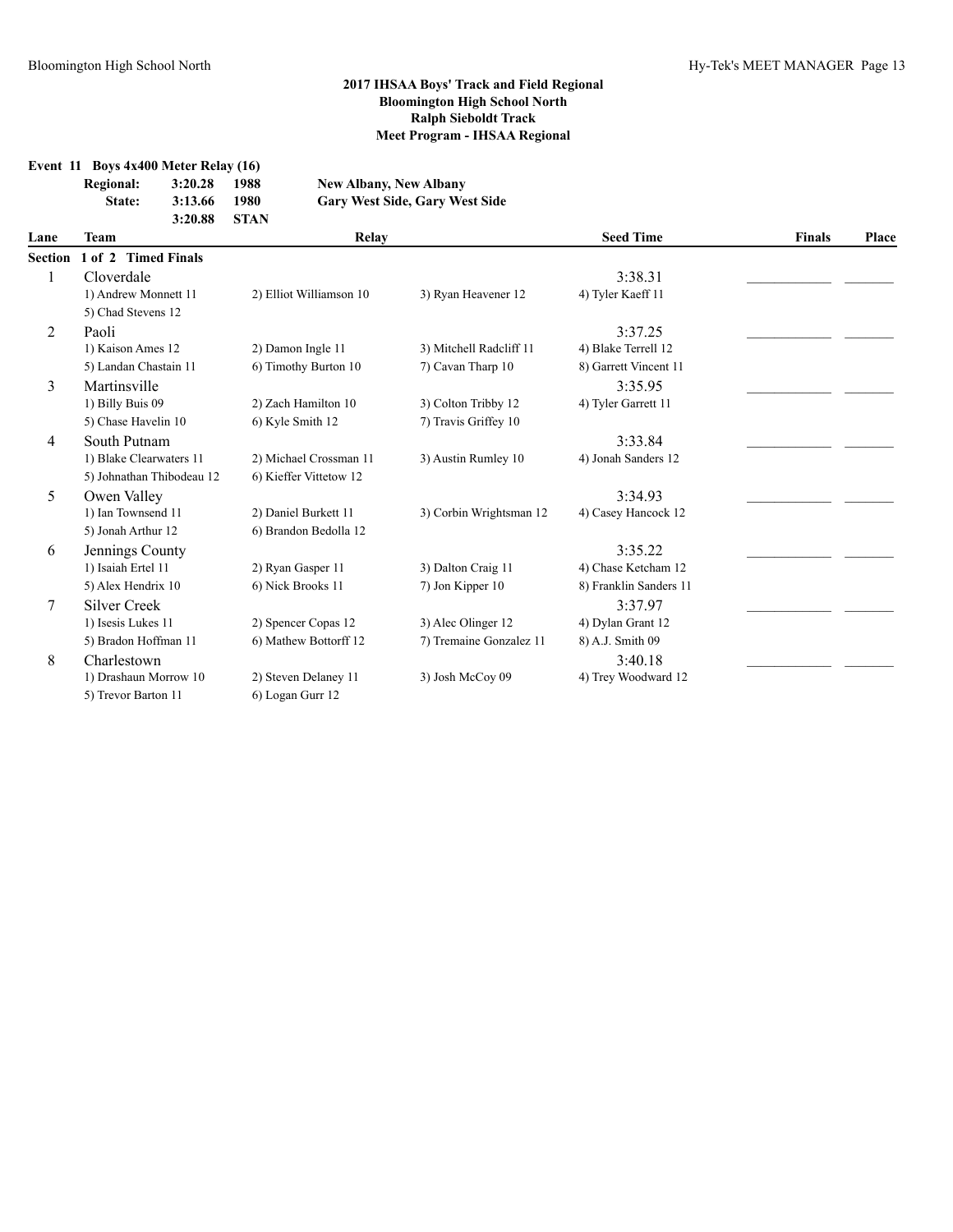# **Section 2 of 2 Timed Finals...(Event 11 Boys 4x400 Meter Relay (16))**

|   | Seymour                       |                       |                          | 3:32.57                |  |
|---|-------------------------------|-----------------------|--------------------------|------------------------|--|
|   | 1) Conner Lane 11             | 2) Gavin Blanton 12   | 3) Bradan Thomasma 12    | 4) Luke Champ 10       |  |
|   | 5) Alex Lovins 12             | 6) Jackson Morris 12  | 7) Seth Ragon 12         | 8) Evens Cribs 12      |  |
| 2 | Edgewood                      |                       |                          | 3:31.61                |  |
|   | 1) Harrison Cottingham 12     | 2) Denver Aydelott 12 | 3) Tyler McGlothlin 12   | 4) John McGlothlin 09  |  |
|   | 5) Cole Hall 11               | 6) Izaiah Doering 09  | 7) Alex Michael 12       | 8) Tyler Strickland 11 |  |
| 3 | Jeffersonville                |                       |                          | 3:29.49                |  |
|   | 1) Jonathon Beemer 11         | 2) Allen Pettis 11    | 3) Bailey Hecker 12      | 4) Isaac Findley 09    |  |
|   | 5) Nicholas Hammonds 11       | 6) Nicolas Smigel 12  | 7) William Simpson 09    | 8) Jacoby Haynes 11    |  |
| 4 | <b>Bloomington North</b>      |                       |                          | 3:22.60                |  |
|   | 1) Isaiah Knight 10           | 2) Kobe Sterner 11    | 3) Will Jones 12         | 4) Antonio Dallmann 11 |  |
|   | 5) Michael Kase 12            | 6) Matt Ambrosio 12   | 7) Jacob Fowler 12       | 8) Drew Warren 11      |  |
| 5 | <b>Bloomington South</b>      |                       |                          | 3:26.20                |  |
|   | 1) Sam Monson 12              | 2) Bradford Bomba 12  | 3) Tanner Gilpin 12      | 4) Kaleb Budde 12      |  |
|   | 5) Pierce Evans 11            | 6) Lance Green 10     | 7) Aero Bosley 12        | 8) Matt Shishman 11    |  |
| 6 | Terre Haute South Vigo        |                       |                          | 3:26.97                |  |
|   | 1) Seth Hills 12              | 2) Thomas Haley 12    | 3) Carson Kline 11       | 4) Dylan Price 12      |  |
|   | 5) Alex Stadler 12            |                       |                          |                        |  |
| 7 | <b>Brown County</b>           |                       |                          | 3:31.93                |  |
|   | 1) Wyatt Wyman 11             | 2) Job Lawson 12      | 3) Jackson McPheeters 10 | 4) Isaiah Keefauver 11 |  |
|   | 5) Marino Dolph 10            | 6) Aaron McCann 09    | 7) Blake Hudson 12       | 8) Jordan Dolph 11     |  |
| 8 | <b>Bedford North Lawrence</b> |                       |                          | 3:33.23                |  |
|   | 1) Nate Bartlett 11           | 2) Austin Roach 09    | 3) Gavin Moore 11        | 4) Braden Weilbaker 11 |  |
|   | 5) Harrison Parker 10         | 6) Jamey Deckard 10   | 7) Micah Wagner 12       | 8) Judah Edwards 12    |  |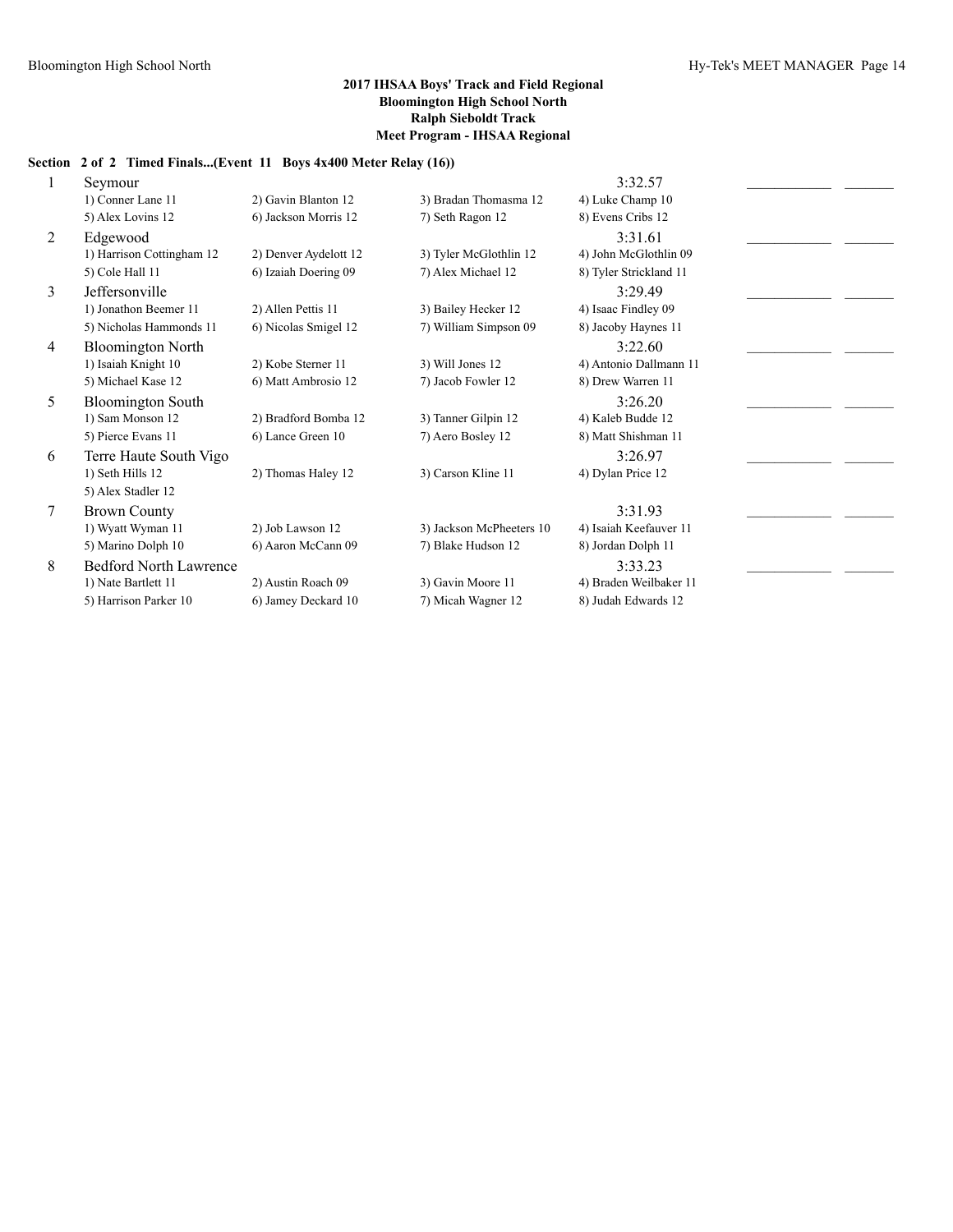**Event 12 Boys Long Jump (16)**

|        | <b>Regional:</b><br>State: | $26 - 05$<br>24-07.75<br>22-04.75 | 1991<br>1995<br><b>STAN</b> |     | <b>Dylan Barnes, Boonville</b><br><b>Frank Young, Kokomo</b> |                  |               |       |
|--------|----------------------------|-----------------------------------|-----------------------------|-----|--------------------------------------------------------------|------------------|---------------|-------|
| Pos    | <b>Name</b>                |                                   |                             |     | Year School                                                  | <b>Seed Mark</b> | <b>Finals</b> | Place |
| Flight | 1 of 2 Finals              |                                   |                             |     |                                                              |                  |               |       |
|        | Gabe Stoll                 |                                   |                             | 12  | <b>Madison Consolidated</b>                                  | 20-04.25         |               |       |
| 2      | Gavin Moore                |                                   |                             |     | <b>Bedford North Lawrence</b>                                | 20-06.00         |               |       |
| 3      | Ahmad Benford              |                                   |                             |     | Terre Haute North Vigo                                       | 20-08.00         |               |       |
| 4      | Brenden Lawler             |                                   |                             | 12. | Charlestown                                                  | 20-08.00         |               |       |
| 5      | Noah Bise                  |                                   |                             |     | Edgewood                                                     | 20-08.00         |               |       |
| 6      | Sam Monson                 |                                   |                             | 12  | <b>Bloomington South</b>                                     | 20-09.75         |               |       |
| 7      | <b>Steven Delaney</b>      |                                   |                             | 11  | Charlestown                                                  | 21-03.25         |               |       |
| 8      | Garon Gadau                |                                   |                             | 11  | Springs Valley                                               | 21-06.00         |               |       |
| Flight | 2 of 2 Finals              |                                   |                             |     |                                                              |                  |               |       |
|        | Kain Gregory               |                                   |                             | 09  | South Putnam                                                 | 18-11.25         |               |       |
| 2      | Jarett Combs               |                                   |                             |     | Northview                                                    | 19-02.00         |               |       |
| 3      | Jacob Graf                 |                                   |                             |     | Silver Creek                                                 | 19-09.00         |               |       |
| 4      | <b>Tyler Meurer</b>        |                                   |                             | 12  | Linton-Stockton                                              | 19-09.50         |               |       |
| 5      | Teddy Waxler               |                                   |                             | 10  | <b>Bloomington North</b>                                     | 19-10.25         |               |       |
| 6      | Kaison Ames                |                                   |                             | 12  | Paoli                                                        | 19-11.00         |               |       |
| 7      | Ravaun Bailey              |                                   |                             | 12  | Rock Creek Academy                                           | 20-01.25         |               |       |
| 8      | Isesis Lukes               |                                   |                             | 11  | Silver Creek                                                 | 20-02.50         |               |       |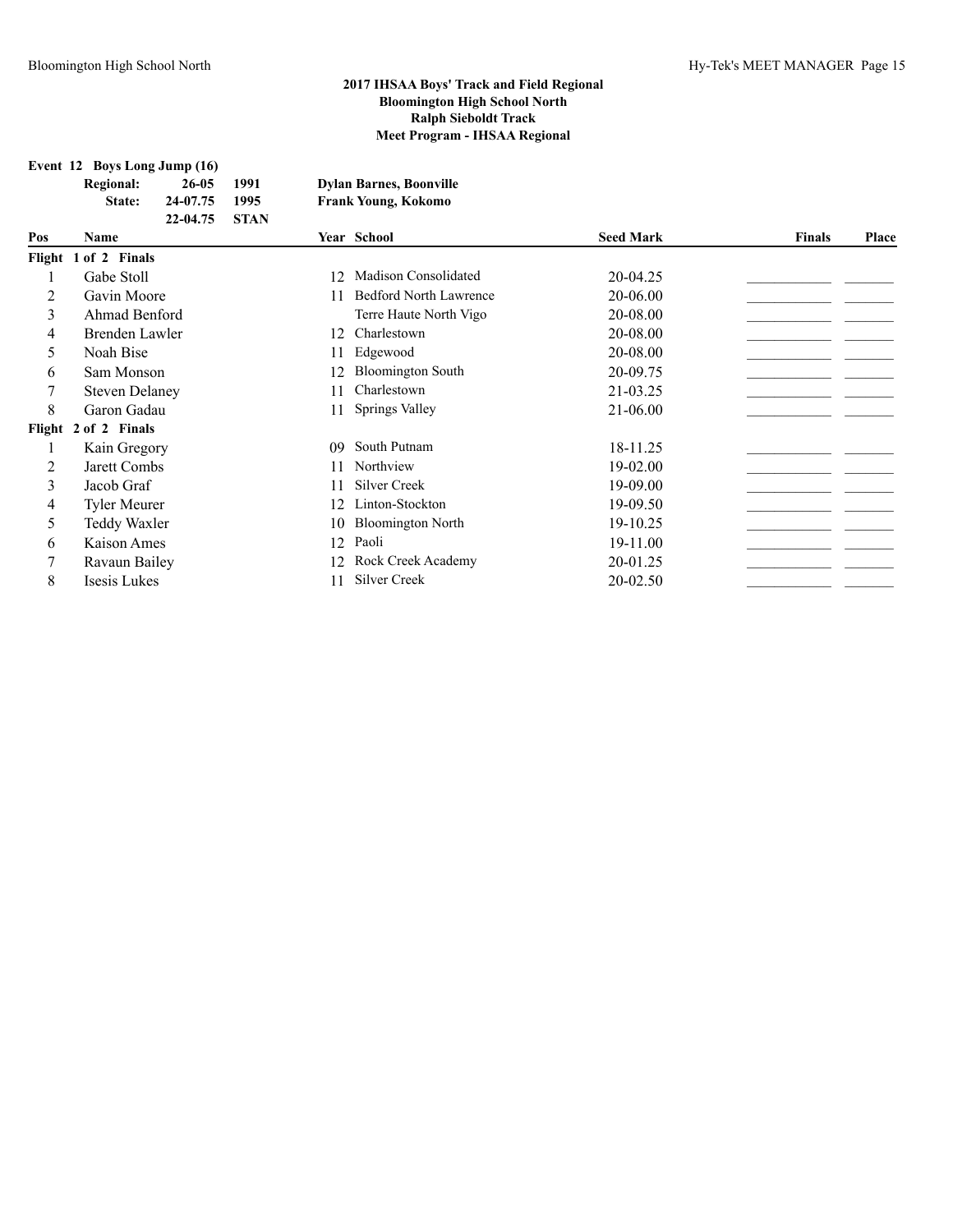**Event 13 Boys High Jump (21)**

| <b>Regional:</b> | 7-01    | 1980        | Ron Jones, Mt. Vernon           |
|------------------|---------|-------------|---------------------------------|
| State:           | 7-01.25 | 1977        | <b>Jeff Woodard, New Albany</b> |
|                  | 6-04.00 | <b>STAN</b> |                                 |

| Pos | <b>Name</b>             |    | Year School                   | <b>Seed Mark</b> |             | <b>Finals</b> | Place |
|-----|-------------------------|----|-------------------------------|------------------|-------------|---------------|-------|
|     | Flight 1 of 1 Finals    |    |                               |                  |             |               |       |
|     | Braden Kalber           | 11 | South Vermillion              | $5-10.00$        |             |               |       |
| 2   | Max Otte                | 11 | Seymour                       | $5 - 10.00$      |             |               |       |
| 3   | Lane Hawkins            | 10 | <b>Bedford North Lawrence</b> | $5-10.00$        |             |               |       |
| 4   | Teddy Waxler            | 10 | <b>Bloomington North</b>      | $5-10.00$        |             |               |       |
| 5   | Daniel Burkett          | 11 | Owen Valley                   | $5-10.00$        |             |               |       |
| 6   | Christopher Jaeger      | 11 | Terre Haute South Vigo        | $5 - 10.00$      |             |               |       |
|     | David Brown             | 10 | Edgewood                      | $5-10.00$        |             |               |       |
| 8   | Cain Nutley             | 11 | <b>Madison Consolidated</b>   | $5-10.00$        |             |               |       |
| 9   | Noah Bise               | 11 | Edgewood                      | $5 - 10.00$      |             |               |       |
| 10  | Ravaun Bailey           | 12 | Rock Creek Academy            | $5-10.00$        |             |               |       |
| 11  | Isaiah Keefauver        | 11 | <b>Brown County</b>           | $5-10.00$        |             |               |       |
| 12  | <b>Chandler Russell</b> | 12 | South Vermillion              | $5 - 10.00$      |             |               |       |
| 13  | Eli Hostetler           | 11 | Clay City                     | $5 - 10.00$      |             |               |       |
| 14  | Dawson Williams         | 12 | <b>Brown County</b>           | $5-10.00$        |             |               |       |
| 15  | Jaysce Skinner          | 10 | Eastern Greene                | $6 - 00.00$      |             |               |       |
| 16  | Sam Monson              | 12 | <b>Bloomington South</b>      | $6 - 01.00$      |             |               |       |
| 17  | Seth Ragon              | 12 | Seymour                       | $6 - 02.00$      |             |               |       |
| 18  | <b>JT</b> Matthews      | 12 | Greencastle                   | 6-03.00          |             |               |       |
| 19  | Matthew Jenkins         | 11 | Mitchell                      | $6 - 04.00$      | <b>STAN</b> |               |       |
| 20  | Victor Dailey           | 10 | Jeffersonville                | $6 - 06.00$      | <b>STAN</b> |               |       |
| 21  | <b>Brandon Eberle</b>   | 12 | Eastern (Pekin)               | $6 - 06.00$      | <b>STAN</b> |               |       |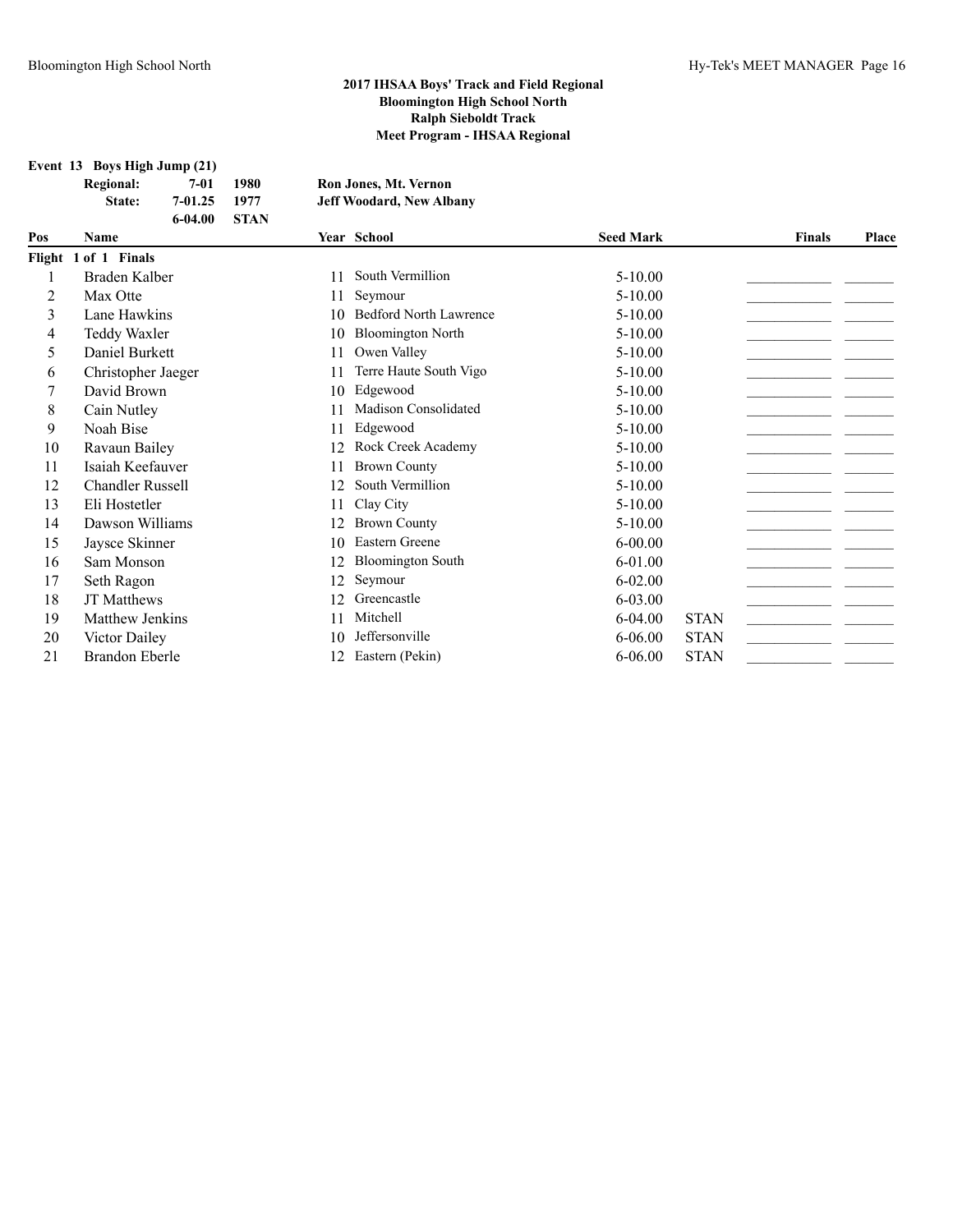**Event 14 Boys Discus Throw (16)**

| <b>Regional:</b> | 203-00 | 1996   | <b>Ben Jackson, Floyd Central</b> |
|------------------|--------|--------|-----------------------------------|
| State:           | 217-01 | 1993   | John Schulte, Hanover Central     |
|                  | 158-01 | - STAN |                                   |

| Pos | Name                  |     | Year School               | <b>Seed Mark</b> |             | <b>Finals</b> | Place |
|-----|-----------------------|-----|---------------------------|------------------|-------------|---------------|-------|
|     | Flight 1 of 2 Finals  |     |                           |                  |             |               |       |
|     | Justin Green          | 12  | <b>Switzerland County</b> | 128-05           |             |               |       |
| 2   | Clayton Hoover        | 09  | White River Valley        | 131-07           |             |               |       |
| 3   | Colton Bowman         | 11  | Edgewood                  | 132-09           |             |               |       |
| 4   | Josh Anderson         | 11  | Silver Creek              | 133-07           |             |               |       |
| 5   | <b>Blaich Blanton</b> | 11  | Jennings County           | 135-09           |             |               |       |
| 6   | Jarrid Stagg          | 12  | Clay City                 | 136-06           |             |               |       |
|     | Logen McGrew          | 12. | West Vigo                 | 138-02           |             |               |       |
| 8   | Brennan Hughes        | 12. | Bloomfield                | 139-06           |             |               |       |
|     | Flight 2 of 2 Finals  |     |                           |                  |             |               |       |
|     | Angelo Cooper         | 11  | Terre Haute North Vigo    | 139-08           |             |               |       |
| 2   | Stephen Beaver        | 12  | Silver Creek              | 139-11           |             |               |       |
| 3   | Jacob Bates           | 12  | Springs Valley            | $140-10$         |             |               |       |
| 4   | <b>Brandon Peck</b>   | 12  | Terre Haute South Vigo    | 150-09           |             |               |       |
| 5   | Joe Barnes            | 12  | <b>Brownstown Central</b> | 154-05           |             |               |       |
| 6   | Jonathan Dodrill      | 11  | <b>Bloomington South</b>  | 160-08           | <b>STAN</b> |               |       |
|     | Donnie Mader          | 11  | Owen Valley               | 162-07           | <b>STAN</b> |               |       |
| 8   | Logan Calvin          |     | <b>Bloomington North</b>  | 167-11           | <b>STAN</b> |               |       |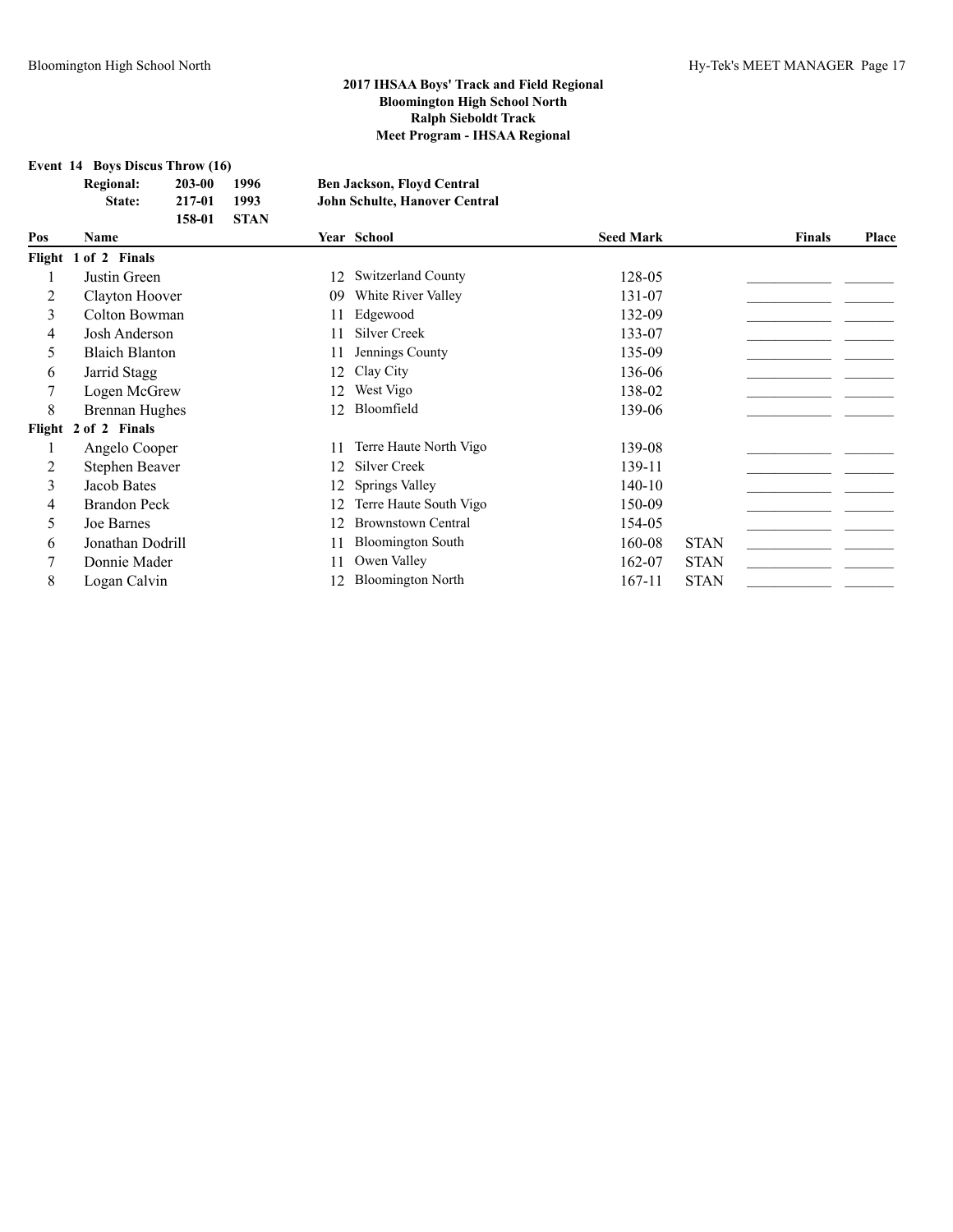**Event 15 Boys Shot Put (16)**

| $E$ vent 15 Dovs Shot fut (10) |          |             |                               |
|--------------------------------|----------|-------------|-------------------------------|
| <b>Regional:</b>               | 63-01    | 2003        | <b>Corey Martin, Edgewood</b> |
| <b>State:</b>                  | 66-08.50 | 1997        | Jeremy Allen, Pike            |
|                                | 53-11.25 | <b>STAN</b> |                               |
|                                |          |             |                               |

| Pos | Name                  |    | Year School               | <b>Seed Mark</b> |             | <b>Finals</b> | <b>Place</b> |
|-----|-----------------------|----|---------------------------|------------------|-------------|---------------|--------------|
|     | Flight 1 of 2 Finals  |    |                           |                  |             |               |              |
|     | Doug Gerringer        | 12 | Jennings County           | 44-03.25         |             |               |              |
|     | Josh Anderson         | 11 | Silver Creek              | 45-08.50         |             |               |              |
| 3   | Elijah Williams       | 12 | Greencastle               | $46 - 00.00$     |             |               |              |
| 4   | Zach Merritt          | 10 | <b>Bloomington North</b>  | $46 - 01.00$     |             |               |              |
| 5.  | Kye Hatton            | 10 | Martinsville              | 47-07.00         |             |               |              |
| 6   | Luke Finchum          | 12 | Charlestown               | 47-09.00         |             |               |              |
|     | Zachary Mount         | 11 | Terre Haute North Vigo    | 48-05.50         |             |               |              |
| 8   | Jonathan Dodrill      | 11 | <b>Bloomington South</b>  | 48-09.50         |             |               |              |
|     | Flight 2 of 2 Finals  |    |                           |                  |             |               |              |
|     | Evan Funkhouser       | 11 | Terre Haute North Vigo    | 50-09.00         |             |               |              |
|     | Brennan Hughes        | 12 | Bloomfield                | 51-07.00         |             |               |              |
| 3   | Jacob Bates           | 12 | Springs Valley            | 51-08.00         |             |               |              |
| 4   | <b>Tyler Truelock</b> | 12 | <b>Bloomington South</b>  | 52-03.75         |             |               |              |
| 5.  | Dayna Overton         | 12 | Jeffersonville            | 52-11.00         |             |               |              |
| 6   | Joe Barnes            | 12 | <b>Brownstown Central</b> | 54-03.00         | <b>STAN</b> |               |              |
|     | <b>Brandon Peck</b>   | 12 | Terre Haute South Vigo    | 55-04.00         | <b>STAN</b> |               |              |
| 8   | Logan Calvin          |    | <b>Bloomington North</b>  | 58-07.25         | <b>STAN</b> |               |              |